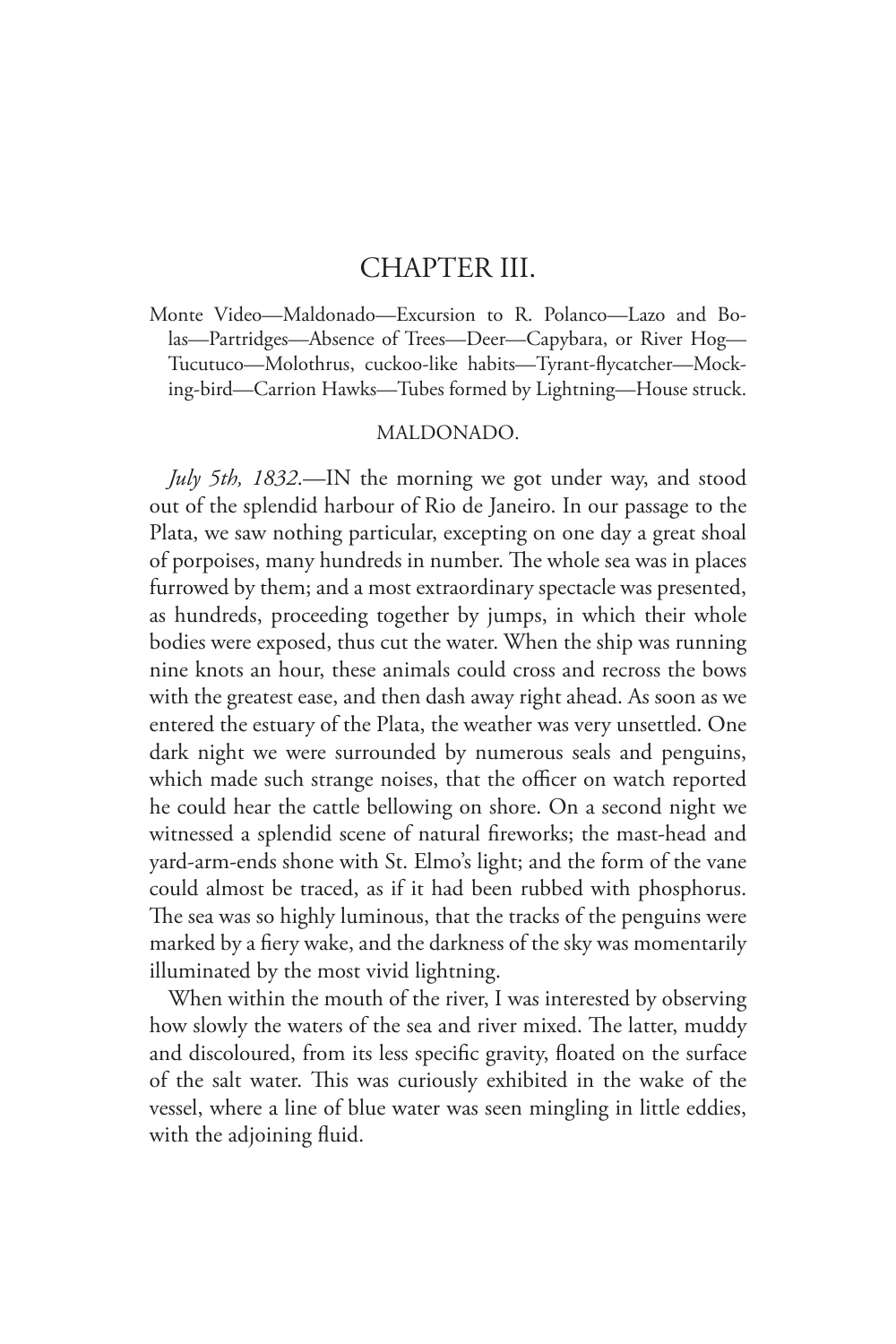*July 26th*.—We anchored at Monte Video. The Beagle was employed in surveying the extreme southern and eastern coasts of America, south of the Plata, during the two succeeding years. To prevent useless repetitions, I will extract those parts of my journal which refer to the same districts, without always attending to the order in which we visited them.

MALDONADO is situated on the northern bank of the Plata, and not very far from the mouth of the estuary. It is a most quiet, forlorn, little town; built, as is universally the case in these countries, with the streets running at right angles to each other, and having in the middle a large plaza or square, which, from its size, renders the scantiness of the population more evident. It possesses scarcely any trade; the exports being confined to a few hides and living cattle. The inhabitants are chiefly landowners, together with a few shopkeepers and the necessary tradesmen, such as blacksmiths and carpenters, who do nearly all the business for a circuit of fifty miles round. The town is separated from the river by a band of sand-hillocks, about a mile broad: it is surrounded, on all other sides, by an open slightly-undulating country, covered by one uniform layer of fine green turf, on which countless herds of cattle, sheep, and horses graze. There is very little land cultivated even close to the town. A few hedges, made of cacti and agave, mark out where some wheat or Indian corn has been planted. The features of the country are very similar along the whole northern bank of the Plata. The only difference is, that here the granitic hills are a little bolder. The scenery is very uninteresting; there is scarcely a house, an enclosed piece of ground, or even a tree, to give it an air of cheerfulness. Yet, after being imprisoned for some time in a ship, there is a charm in the unconfined feeling of walking over boundless plains of turf. Moreover, if your view is limited to a small space, many objects possess beauty. Some of the smaller birds are brilliantly coloured; and the bright green sward, browsed short by the cattle, is ornamented by dwarf flowers, among which a plant, looking like the daisy, claimed the place of an old friend. What would a florist say to whole tracts so thickly covered by the Verbena melindres, as, even at a distance, to appear of the most gaudy scarlet?

I staid ten weeks at Maldonado, in which time a nearly perfect collection of the animals, birds, and reptiles, was procured. Before making any observations respecting them, I will give an account of a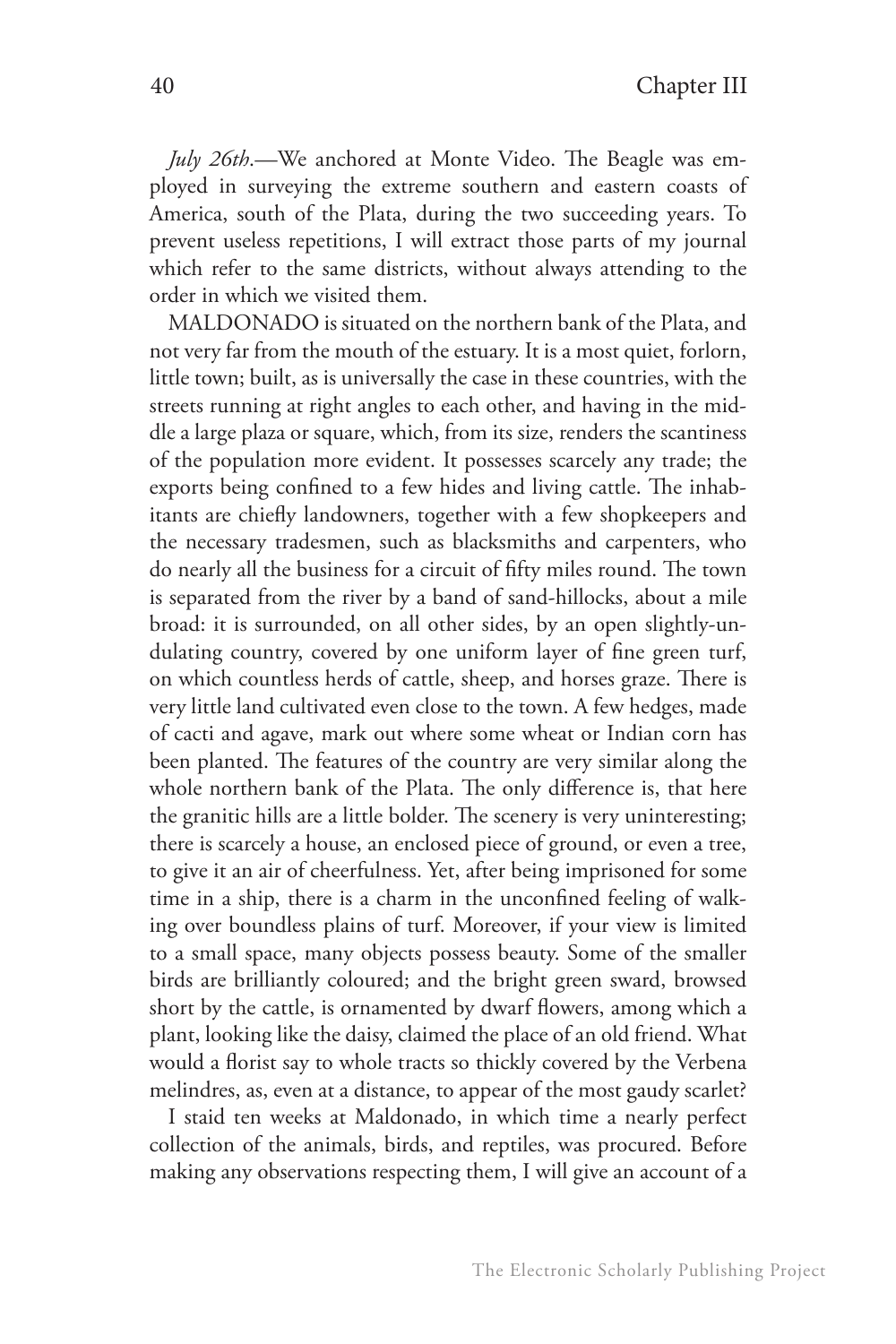little excursion I made as far as the river Polanco, which is about seventy miles distant, in a northerly direction. I may mention, as a proof how cheap everything is in this country, that I paid only two dollars a day, or eight shillings, for two men, together with a troop of about a dozen riding-horses. My companions were well armed with pistols and sabres; a precaution which I thought rather unnecessary; but the first piece of news we heard was, that, the day before, a traveller from Monte Video had been found dead on the road, with his throat cut. This happened close to a cross, the record of a former murder.

On the first night we slept at a retired little country-house; and there I soon found out that I possessed two or three articles, especially a pocket compass, which created unbounded astonishment. In every house I was asked to show the compass, and by its aid, together with a map, to point out the direction of various places. It excited the liveliest admiration that I, a perfect stranger, should know the road (for direction and road are synonymous in this open country) to places where I had never been. At one house a young woman, who was ill in bed, sent to entreat me to come and show her the compass. If their surprise was great, mine was greater, to find such ignorance among people who possessed their thousands of cattle, and "estancias" of great extent. It can only be accounted for by the circumstance that this retired part of the country is seldom visited by foreigners. I was asked whether the earth or sun moved; whether it was hotter or colder to the north; where Spain was, and many other such questions. The greater number of the inhabitants had an indistinct idea that England, London, and North America, were different names for the same place; but the better informed well knew that London and North America were separate countries close together, and that England was a large town in London! I carried with me some promethean matches, which I ignited by biting; it was thought so wonderful that a man should strike fire with his teeth, that it was usual to collect the whole family to see it: I was once offered a dollar for a single one. Washing my face in the morning caused much speculation at the village of Las Minas; a superior tradesman closely cross-questioned me about so singular a practice; and likewise why on board we wore our beards; for he had heard from my guide that we did so. He eyed me with much suspicion; perhaps he had heard of ablutions in the Mahomedan religion, and knowing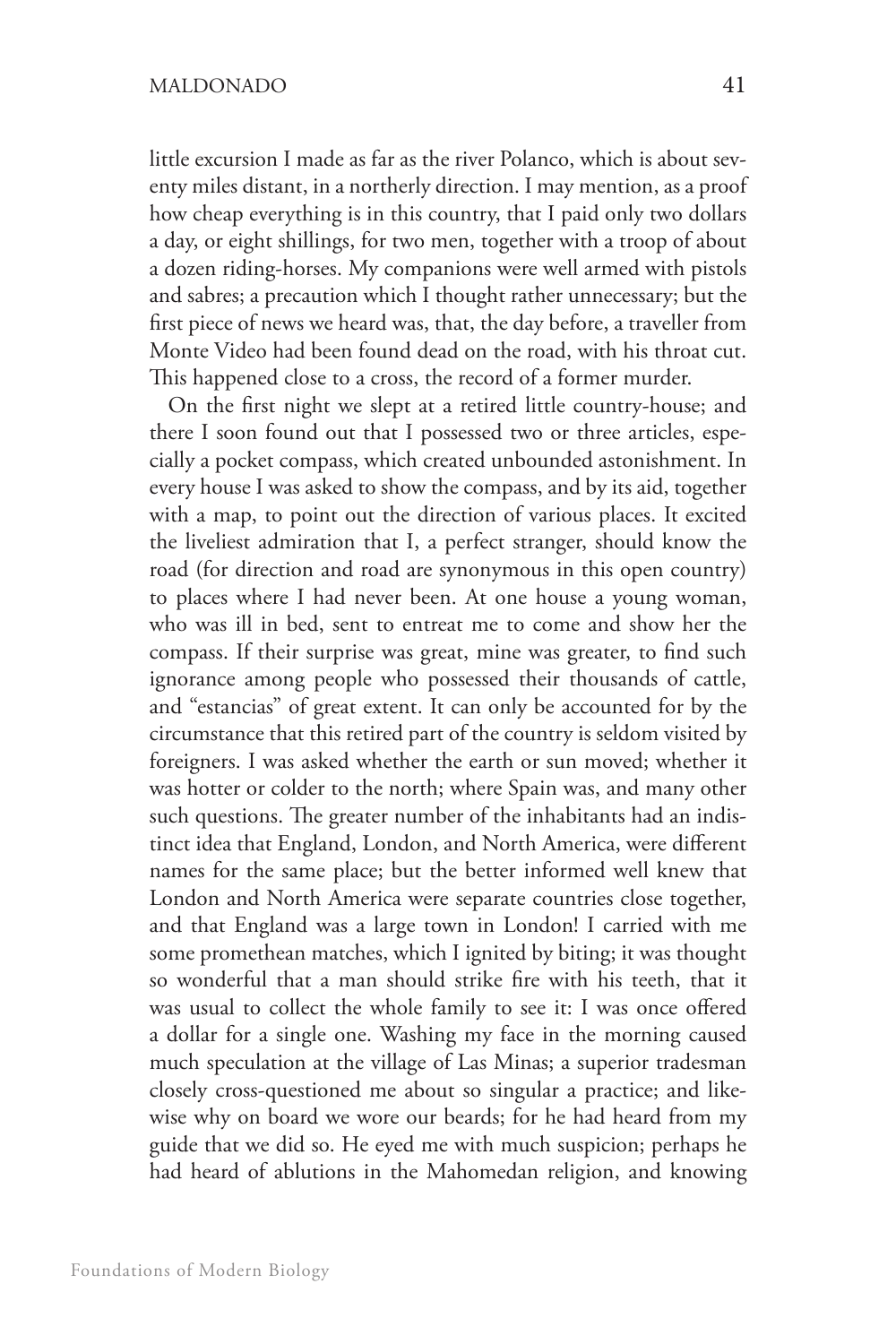me to be a heretick, probably he came to the conclusion that all hereticks were Turks. It is the general custom in this country to ask for a night's lodging at the first convenient house. The astonishment at the compass, and my other feats in jugglery, was to a certain degree advantageous, as with that, and the long stories my guides told of my breaking stones, knowing venomous from harmless snakes, collecting insects, &c., I repaid them for their hospitality. I am writing as if I had been among the inhabitants of central Africa: Banda Oriental would not be flattered by the comparison; but such were my feelings at the time.

The next day we rode to the village of Las Minas. The country was rather more hilly, but otherwise continued the same; an inhabitant of the Pampas no doubt would have considered it as truly Alpine. The country is so thinly inhabited, that during the whole day we scarcely met a single person. Las Minas is much smaller even than Maldonado. It is seated on a little plain, and is surrounded by low rocky mountains. It is of the usual symmetrical form; and with its whitewashed church standing in the centre, had rather a pretty appearance. The outskirting houses rose out of the plain like isolated beings, without the accompaniment of gardens or courtyards. This is generally the case in the country, and all the houses have, in consequence, an uncomfortable aspect. At night we stopped at a pulperia, or drinking-shop. During the evening a great number of Gauchos came in to drink spirits and smoke cigars: their appearance is very striking; they are generally tall and handsome, but with a proud and dissolute expression of countenance. They frequently wear their moustaches, and long black hair curling down their backs. With their brightly-coloured garments, great spurs clanking about their heels, and knives stuck as daggers (and often so used) at their waists, they look a very different race of men from what might be expected from their name of Gauchos, or simple countrymen. Their politeness is excessive; they never drink their spirits without expecting you to taste it; but whilst making their exceedingly graceful bow, they seem quite as ready, if occasion offered, to cut your throat.

On the third day we pursued rather an irregular course, as I was employed in examining some beds of marble. On the fine plains of turf we saw many ostriches (Struthio rhea). Some of the flocks contained as many as twenty or thirty birds. These, when standing on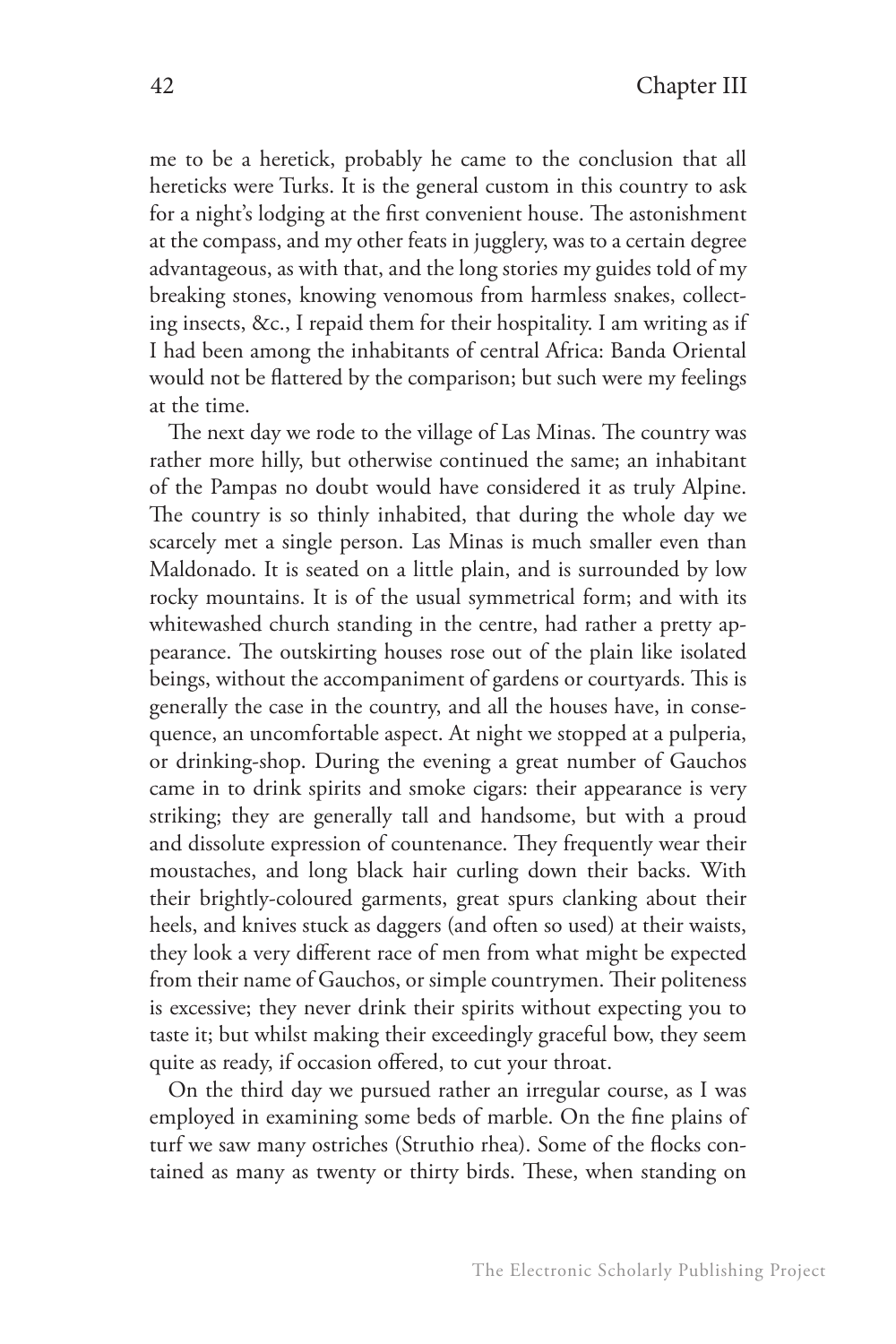any little eminence, and seen against the clear sky, presented a very noble appearance. I never met with such tame ostriches in any other part of the country: it was easy to gallop up within a short distance of them; but then, expanding their wings, they made all sail right before the wind, and soon left the horse astern.

At night we came to the house of Don Juan Fuentes, a rich landed proprietor, but not personally known to either of my companions. On approaching the house of a stranger, it is usual to follow several little points of etiquette: riding up slowly to the door, the salutation of Ave Maria is given, and until somebody comes out and asks you to alight, it is not customary even to get off your horse: the formal answer of the owner is, "sin pecado concebida"—that is, conceived without sin. Having entered the house, some general conversation is kept up for a few minutes, till permission is asked to pass the night there. This is granted as a matter of course. The stranger then takes his meals with the family, and a room is assigned him, where with the horsecloths belonging to his recado (or saddle of the Pampas) he makes his bed. It is curious how similar circumstances produce such similar results in manners. At the Cape of Good Hope the same hospitality, and very nearly the same points of etiquette, are universally observed. The difference, however, between the character of the Spaniard and that of the Dutch boor is shown, by the former never asking his guest a single question beyond the strictest rule of politeness, whilst the honest Dutchman demands where he has been, where he is going, what is his business, and even how many brothers, sisters, or children he may happen to have.

Shortly after our arrival at Don Juan's, one of the large herds of cattle was driven in towards the house, and three beasts were picked out to be slaughtered for the supply of the establishment. These half-wild cattle are very active; and knowing full well the fatal lazo, they led the horses a long and laborious chase. After witnessing the rude wealth displayed in the number of cattle, men, and horses, Don Juan's miserable house was quite curious. The floor consisted of hardened mud, and the windows were without glass; the sitting-room boasted only of a few of the roughest chairs and stools, with a couple of tables. The supper, although several strangers were present, consisted of two huge piles, one of roast beef, the other of boiled, with some pieces of pumpkin: besides this latter there was no other vegetable, and not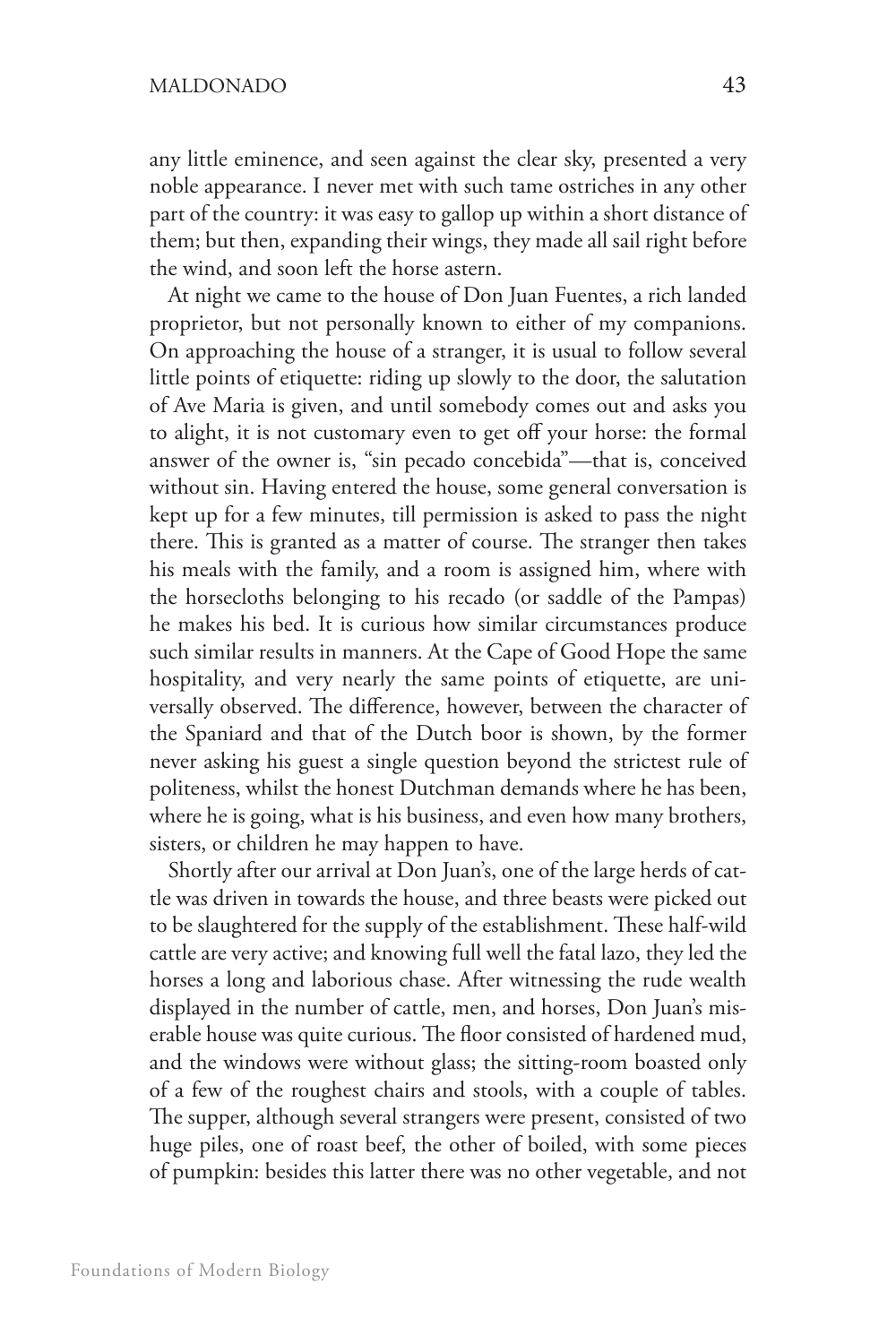even a morsel of bread. For drinking, a large earthenware jug of water served the whole party. Yet this man was the owner of several square miles of land, of which nearly every acre would produce corn, and, with a little trouble, all the common vegetables. The evening was spent in smoking, with a little impromptu singing, accompanied by the guitar. The signoritas all sat together in one corner of the room, and did not sup with the men.

So many works have been written about these countries, that it is almost superfluous to describe either the lazo or the bolas. The lazo consists of a very strong, but thin, well-plaited rope, made of raw hide. One end is attached to the broad surcingle, which fastens together the complicated gear of the recado, or saddle used in the Pampas; the other is terminated by a small ring of iron or brass, by which a noose can be formed. The Gaucho, when he is going to use the lazo, keeps a small coil in his bridle-hand, and in the other holds the running noose, which is made very large, generally having a diameter of about eight feet. This he whirls round his head, and by the dexterous movement of his wrist keeps the noose open; then, throwing it, he causes it to fall on any particular spot he chooses. The lazo, when not used, is tied up in a small coil to the after part of the recado. The bolas, or balls, are of two kinds: the simplest, which is chiefly used for catching ostriches, consists of two round stones, covered with leather, and united by a thin plaited thong, about eight feet long. The other kind differs only in having three balls united by the thongs to a common centre. The Gaucho holds the smallest of the three in his hand, and whirls the other two round and round his head; then, taking aim, sends them like chain shot revolving through the air. The balls no sooner strike any object, than, winding round it, they cross each other, and become firmly hitched. The size and weight of the balls varies, according to the purpose for which they are made: when of stone, although not larger than an apple, they are sent with such force as sometimes to break the leg even of a horse. I have seen the balls made of wood, and as large as a turnip, for the sake of catching these animals without injuring them. The balls are sometimes made of iron, and these can be hurled to the greatest distance. The main difficulty in using either lazo or bolas is to ride so well as to be able at full speed, and while suddenly turning about, to whirl them so steadily round the head, as to take aim: on foot any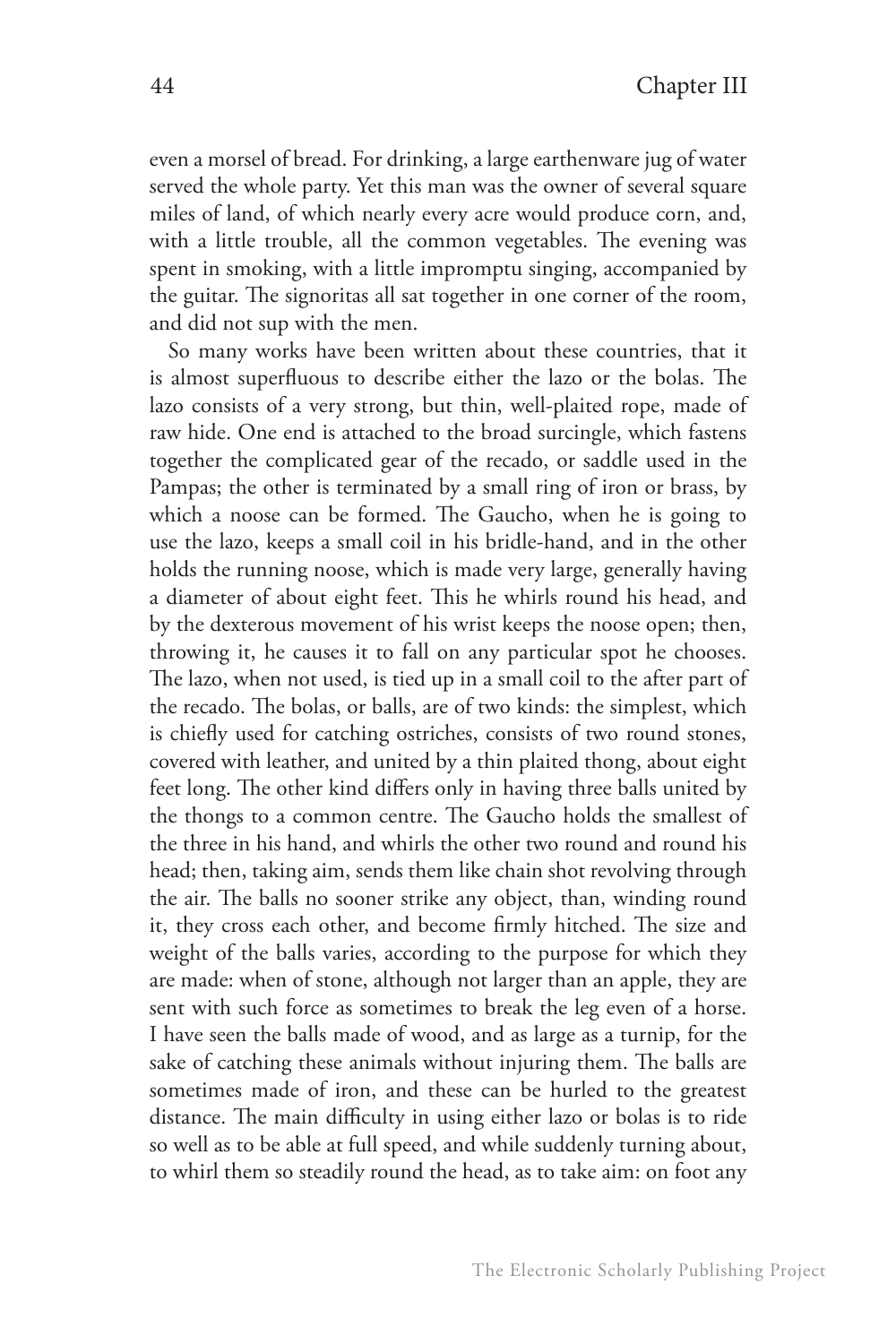person would soon learn the art. One day, as I was amusing myself by galloping and whirling the balls round my head, by accident the free one struck a bush; and its revolving motion being thus destroyed, it immediately fell to the ground, and like magic caught one hind leg of my horse; the other ball was then jerked out of my hand, and the horse fairly secured. Luckily he was an old practised animal, and knew what it meant; otherwise he would probably have kicked till he had thrown himself down. The Gauchos roared with laughter; they cried out that they had seen every sort of animal caught, but had never before seen a man caught by himself.

During the two succeeding days, I reached the furthest point which I was anxious to examine. The country wore the same aspect, till at last the fine green turf became more wearisome than a dusty turnpike road. We everywhere saw great numbers of partridges (Nothura major). These birds do not go in coveys, nor do they conceal themselves like the English kind. It appears a very silly bird. A man on horseback by riding round and round in a circle, or rather in a spire, so as to approach closer each time, may knock on the head as many as he pleases. The more common method is to catch them with a running noose, or little lazo, made of the stem of an ostrich's feather, fastened to the end of a long stick. A boy on a quiet old horse will frequently thus catch thirty or forty in a day. In Arctic North America\* the Indians catch the Varying Hare by walking spirally round and round it, when on its form: the middle of the day is reckoned the best time, when the sun is high, and the shadow of the hunter not very long.

On our return to Maldonado, we followed rather a different line of road. Near Pan de Azucar, a landmark well known to all those who have sailed up the Plata, I stayed a day at the house of a most hospitable old Spaniard. Early in the morning we ascended the Sierra de las Animas. By the aid of the rising sun the scenery was almost picturesque. To the westward the view extended over an immense level plain as far as the Mount, at Monte Video, and to the eastward, over the mammillated country of Maldonado. On the summit of the mountain there were several small heaps of stones, which evidently had lain there for many years. My companion assured me that they were the work of the Indians in the old time. The heaps were similar, but on a much smaller scale, to those so commonly found on

Hearne's Journey, p. 383.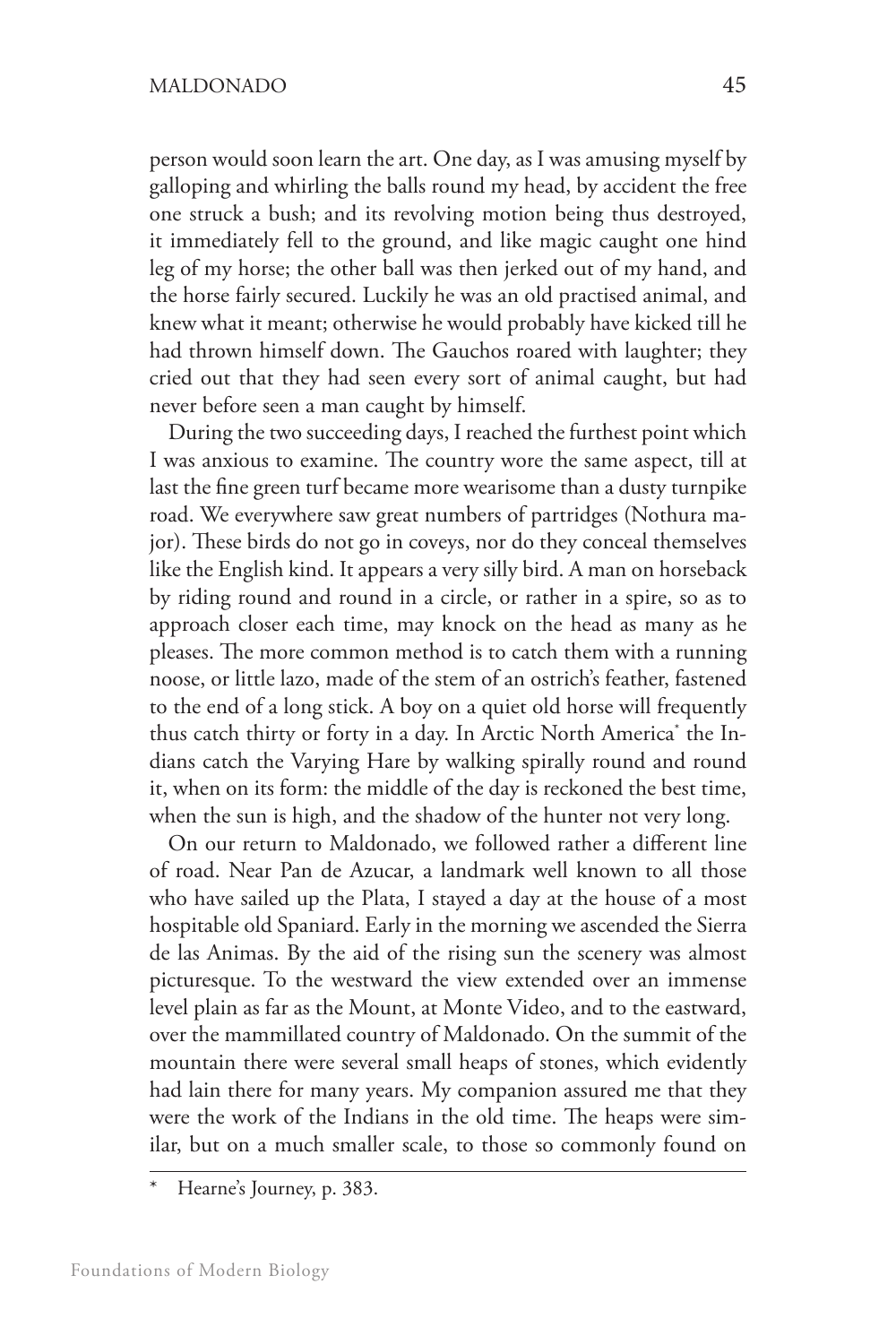the mountains of Wales. The desire to signalize any event, on the highest point of the neighbouring land, seems an universal passion with mankind. At the present day, not a single Indian, either civilized or wild, exists in this part of the province; nor am I aware that the former inhabitants have left behind them any more permanent records than these insignificant piles on the summit of the Sierra de las Animas.

The general, and almost entire absence of trees in Banda Oriental is remarkable. Some of the rocky hills are partly covered by thickets, and on the banks of the larger streams, especially to the north of Las Minas, willow-trees are not uncommon. Near the Arroyo Tapes I heard of a wood of palms; and one of these trees, of considerable size, I saw near the Pan de Azucar, in lat. 35°. These, and the trees planted by the Spaniards, offer the only exceptions to the general scarcity of wood. Among the introduced kinds may be enumerated poplars, olives, peach, and other fruit trees: the peaches succeed so well, that they afford the main supply of firewood to the city of Buenos Ayres. Extremely level countries, such as the Pampas, seldom appear favourable to the growth of trees. This may possibly be attributed either to the force of the winds, or the kind of drainage. In the nature of the land, however, around Maldonado, no such reason is apparent; the rocky mountains afford protected situations, enjoying various kinds of soil; streamlets of water are common at the bottoms of nearly every valley; and the clayey nature of the earth seems adapted to retain moisture. It has been inferred with much probability, that the presence of woodland is generally determined\* by the annual amount of moisture; yet in this province abundant and heavy rain falls during the winter; and the summer, though dry, is not so in any excessive degree.† We see nearly the whole of Australia covered by lofty trees, yet that country possesses a far more arid climate. Hence we must look to some other and unknown cause.

Confining our view to South America, we should certainly be tempted to believe that trees flourished only under a very humid climate; for the limit of the forest-land follows, in a most remark-

Maclaren, art. 'America,' Encyclop. Britann.

<sup>†</sup> Azara says, "Je crois que la quantité annuelle des pluies est, dans toutes ces contrées, plus considérable qu en Espagne."—Vol. i. p. 36.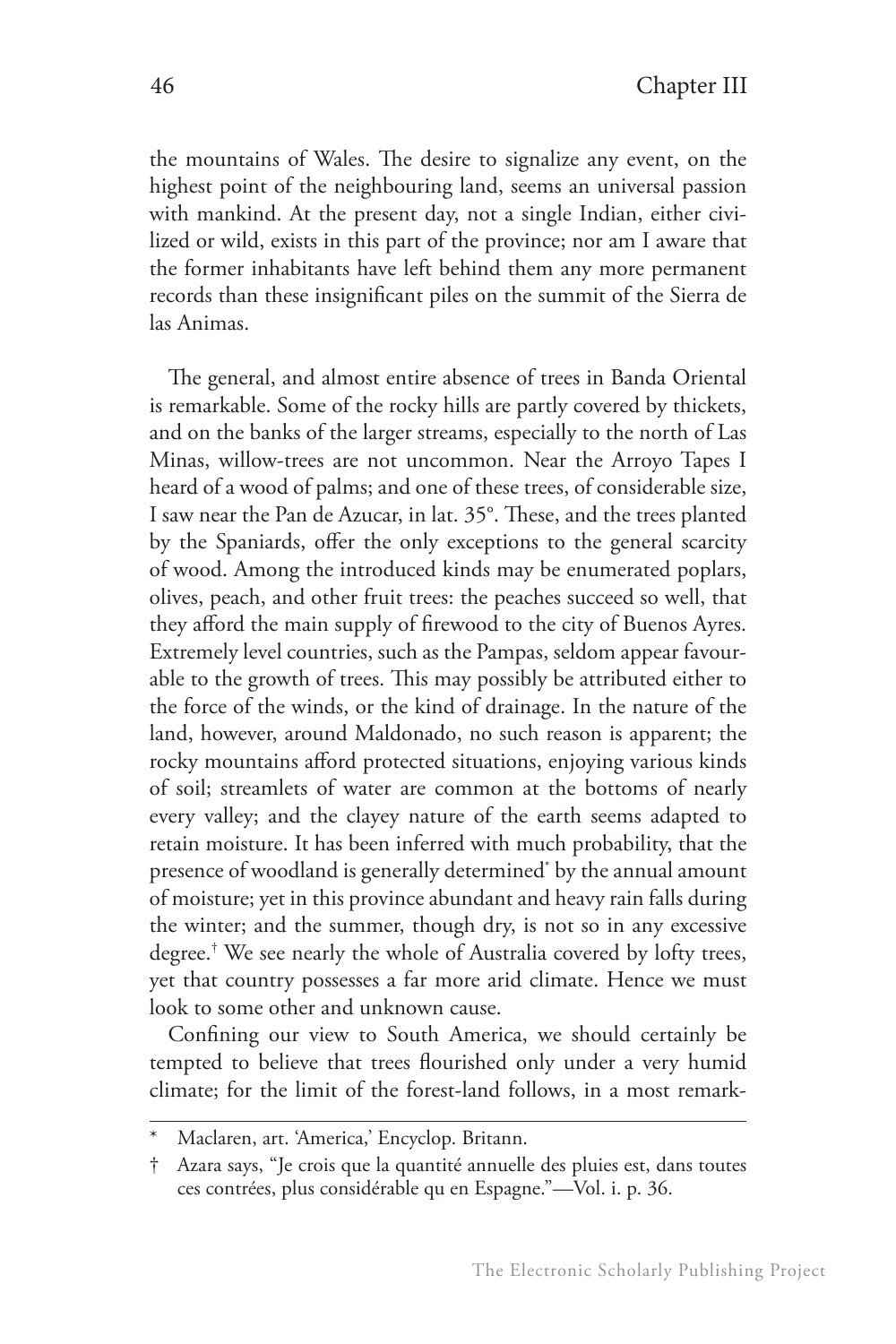able manner, that of the damp winds. In the southern part of the continent, where the western gales, charged with moisture from the Pacific, prevail, every island on the broken west coast, from lat. 38° to the extreme point of Tierra del Fuego, is densely covered by impenetrable forests. On the eastern side of the Cordillera, over the same extent of latitude, where a blue sky and a fine climate prove that the atmosphere has been deprived of its moisture by passing over the mountains, the arid plains of Patagonia support a most scanty vegetation. In the more northern parts of the continent, within the limits of the constant south-eastern trade wind, the eastern side is ornamented by magnificent forests; whilst the western coast, from lat. 4° S. to lat. 32° S., may be described as a desert: on this western coast, northward of lat. 4° S., where the trade-wind loses its regularity, and heavy torrents of rain fall periodically, the shores of the Pacific, so utterly desert in Peru, assume near Cape Blanco the character of luxuriance so celebrated at Guyaquil and Panama. Hence in the southern and northern parts of the continent, the forest and desert lands occupy reversed positions with respect to the Cordillera, and these positions are apparently determined by the direction of the prevalent winds. In the middle of the continent there is a broad intermediate band, including central Chile and the provinces of La Plata, where the rain-bringing winds have not to pass over lofty mountains, and where the land is neither a desert nor covered by forests. But even the rule, if confined to South America, of trees flourishing only in a climate rendered humid by rain-bearing winds, has a strongly marked exception in the case of the Falkland Islands. These islands, situated in the same latitude with Tierra del Fuego and only between two and three hundred miles distant from it, having a nearly similar climate, with a geological formation almost identical, with favourable situations and the same kind of peaty soil, yet can boast of few plants deserving even the title of bushes; whilst in Tierra del Fuego it is impossible to find an acre of land not covered by the densest forest. In this case, both the direction of the heavy gales of wind and of the currents of the sea are favourable to the transport of seeds from Tierra del Fuego, as is shown by the canoes and trunks of trees drifted from that country, and frequently thrown on the shores of the Western Falkland. Hence perhaps it is, that there are many plants in common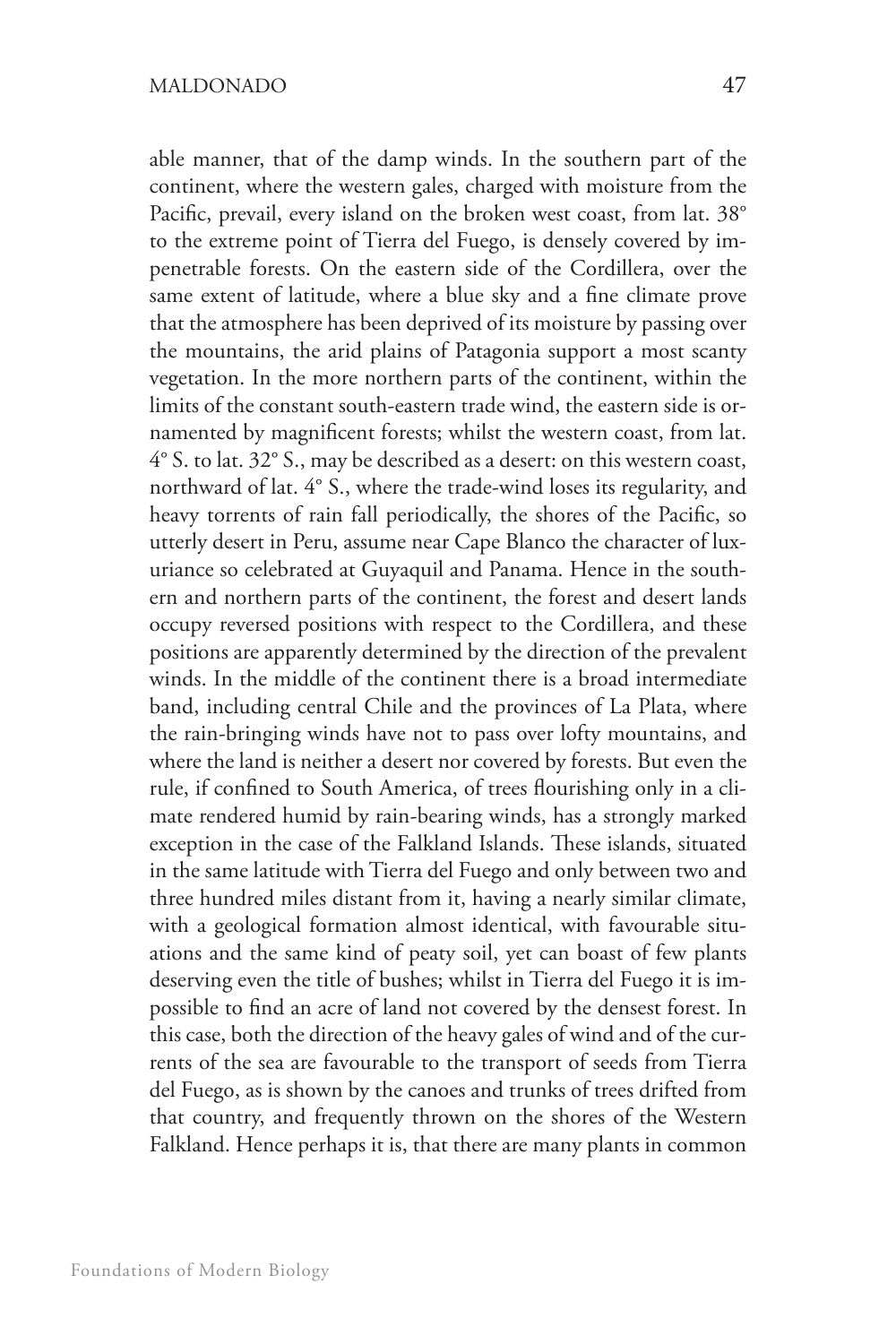to the two countries: but with respect to the trees of Tierra del Fuego, even attempts made to transplant them have failed.

During our stay at Maldonado I collected several quadrupeds, eighty kinds of birds, and many reptiles, including nine species of snakes. Of the indigenous mammalia, the only one now left of any size, which is common, is the Cervus campestris. This deer is exceedingly abundant, often in small herds, throughout the countries bordering the Plata and in Northern Patagonia. If a person crawling close along the ground, slowly advances towards a herd, the deer frequently, out of curiosity, approach to reconnoitre him. I have by this means killed, from one spot, three out of the same herd. Although so tame and inquisitive, yet when approached on horseback, they are exceedingly wary. In this country nobody goes on foot, and the deer knows man as its enemy only when he is mounted and armed with the bolas. At Bahia Blanca, a recent establishment in Northern Patagonia, I was surprised to find how little the deer cared for the noise of a gun: one day I fired ten times from within eighty yards at one animal; and it was much more startled at the ball cutting up the ground than at the report of the rifle. My powder being exhausted, I was obliged to get up (to my shame as a sportsman be it spoken, though well able to kill birds on the wing) and halloo till the deer ran away.

The most curious fact with respect to this animal, is the over-poweringly strong and offensive odour which proceeds from the buck. It is quite indescribable: several times whilst skinning the specimen which is now mounted at the Zoological Museum, I was almost overcome by nausea. I tied up the skin in a silk pocket-handkerchief, and so carried it home: this handkerchief, after being well washed, I continually used, and it was of course as repeatedly washed; yet every time, for a space of one year and seven months, when first unfolded, I distinctly perceived the odour. This appears an astonishing instance of the permanence of some matter, which nevertheless in its nature must be most subtile and volatile. Frequently, when passing at the distance of half a mile to leeward of a herd, I have perceived the whole air tainted with the effluvium. I believe the smell from the buck is most powerful at the period when its horns are perfect, or free from the hairy skin. When in this state the meat is, of course, quite uneatable; but the Gauchos assert, that if buried for some time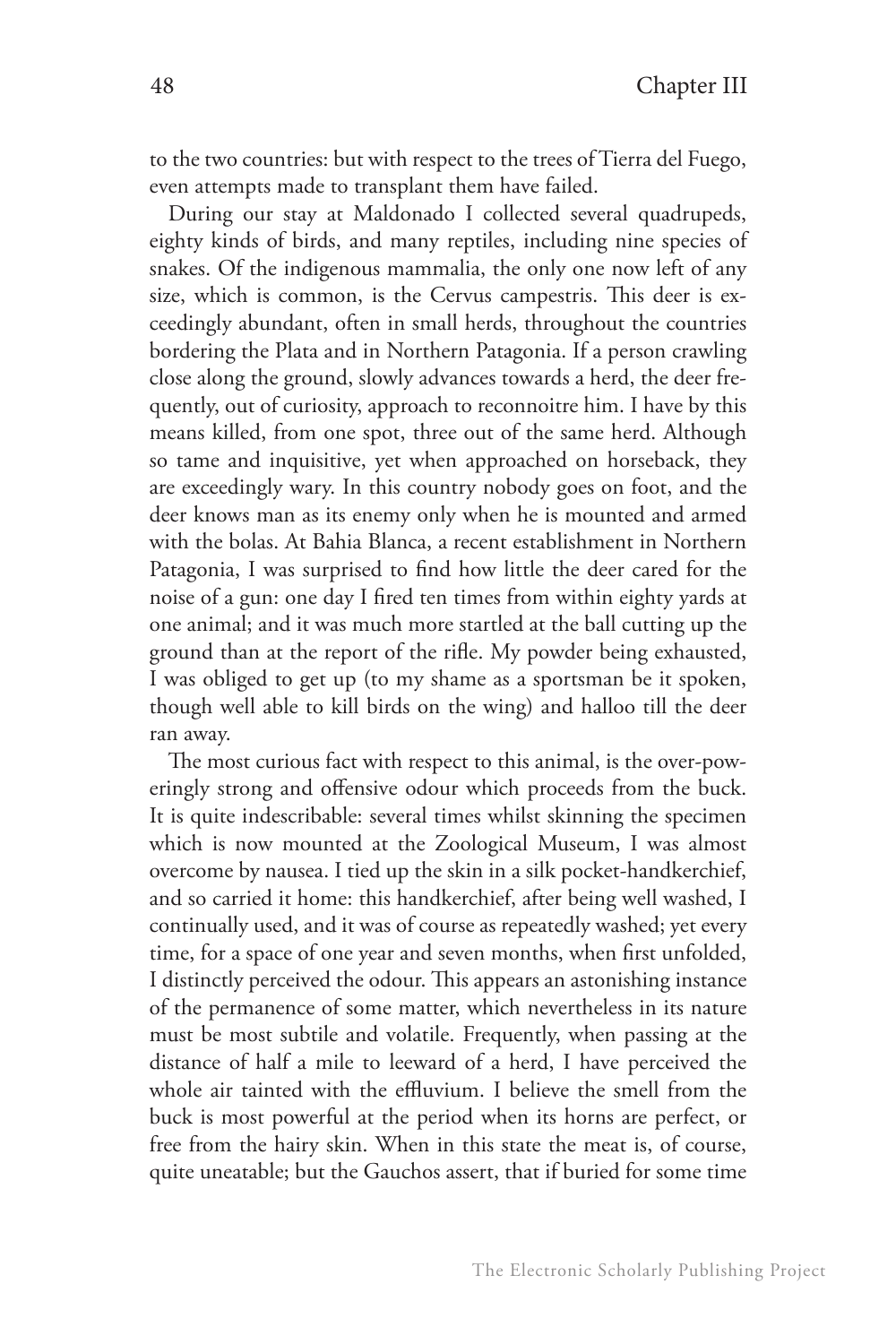in fresh earth, the taint is removed. I have somewhere read that the islanders in the north of Scotland treat the rank carcasses of the fish-eating birds in the same manner.

The order Rodentia is here very numerous in species: of mice alone I obtained no less than eight kinds.\* The largest gnawing animal in the world, the Hydrochærus capybara (the water-hog), is here also common. One which I shot at Monte Video weighed ninety-eight pounds: its length, from the end of the snout to the stump-like tail, was three feet two inches; and its girth three feet eight. These great Rodents occasionally frequent the islands in the mouth of the Plata, where the water is quite salt, but are far more abundant on the borders of fresh-water lakes and rivers. Near Maldonado three or four generally live together. In the daytime they either lie among the aquatic plants, or openly feed on the turf plain.† When viewed at a distance, from their manner of walking and colour they resemble pigs: but when seated on their haunches, and attentively watching any object with one eye, they reassume the appearance of their congeners, cavies and rabbits. Both the front and side view of their head has quite a ludicrous aspect, from the great depth of their jaw. These animals, at Maldonado, were very tame; by cautiously walking, I approached within three yards of four old ones. This tameness may probably be accounted for, by the Jaguar having been banished for some years, and by the Gaucho not thinking it worth his while to hunt them. As I approached nearer and nearer they frequently made their peculiar noise, which is a low abrupt grunt, not having much actual sound, but rather arising from the sudden expulsion of air: the only noise I know at all like it, is the first hoarse bark of a large

- In South America I collected altogether twenty-seven species of mice; and thirteen more are known from the works of Azara and other authors. Those collected by myself have been named and described by Mr. Waterhouse at the meetings of the Zoological Society. I must be allowed to take this opportunity of returning my cordial thanks to Mr. Waterhouse, and to the other gentlemen attached to that Society, for their kind and most liberal assistance on all occasions.
- † In the stomach and duodenum of a capybara which I opened, I found a very large quantity of a thin yellowish fluid, in which scarcely a fibre could be distinguished. Mr. Owen informs me that a part of the oesophagus is so constructed that nothing much larger than a crowquill can be passed down. Certainly the broad teeth and strong jaws of this animal are well fitted to grind into pulp the aquatic plants on which it feeds.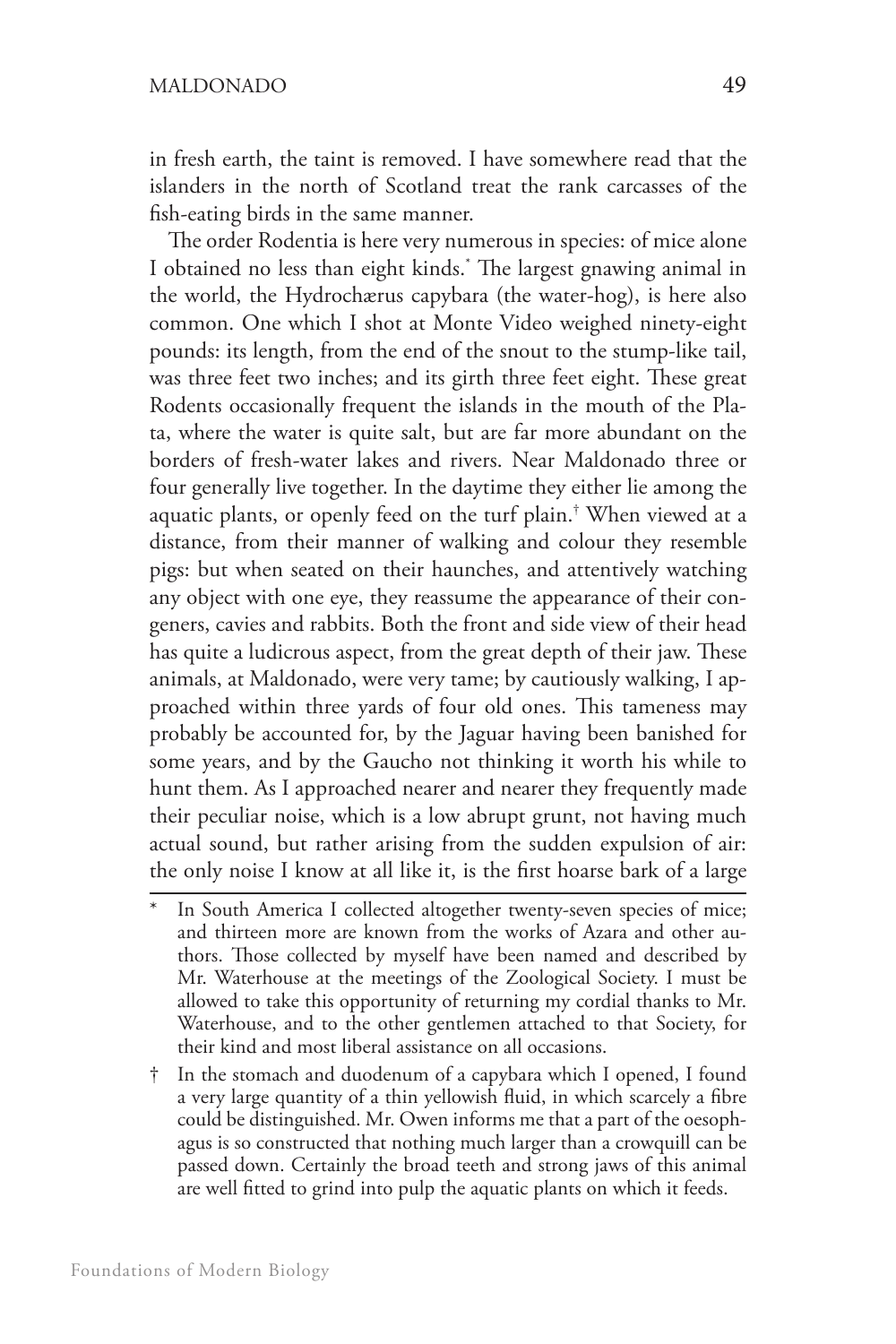dog. Having watched the four from almost within arm's length (and they me) for several minutes, they rushed into the water at full gallop with the greatest impetuosity, and emitted at the same time their bark. After diving a short distance they came again to the surface, but only just showed the upper part of their heads. When the female is swimming in the water, and has young ones, they are said to sit on her back. These animals are easily killed in numbers; but their skins are of trifling value, and the meat is very indifferent. On the islands in the Rio Parana they are exceedingly abundant, and afford the ordinary prey to the Jaguar.

The Tucutuco (Ctenomys Brasiliensis) is a curious small animal, which may be briefly described as a Gnawer, with the habits of a mole. It is extremely numerous in some parts of the country, but is difficult to be procured, and never, I believe, comes out of the ground. It throws up at the mouth of its burrows hillocks of earth like those of the mole, but smaller. Considerable tracts of country are so completely undermined by these animals, that horses in passing over, sink above their fetlocks. The tucutucos appear, to a certain degree, to be gregarious: the man who procured the specimens for me had caught six together, and he said this was a common occurrence. They are nocturnal in their habits; and their principal food is the roots of plants, which are the object of their extensive and superficial burrows. This animal is universally known by a very peculiar noise which it makes when beneath the ground. A person, the first time he hears it, is much surprised; for it is not easy to tell whence it comes, nor is it possible to guess what kind of creature utters it. The noise consists in a short, but not rough, nasal grunt, which is monotonously repeated about four times in quick succession:\* the name Tucutuco is given in imitation of the sound. Where this animal is abundant, it may be heard at all times of the day, and sometimes directly beneath one's feet. When kept in a room, the tucutucos move both slowly and clumsily, which appears owing to the outward action of their hind

At the R. Negro, in Northern Patagonia, there is an animal of the same habits, and probably a closely allied species, but which I never saw. Its noise is different from that of the Maldonado kind; it is repeated only twice instead of three or four times, and is more distinct and sonorous: when heard from a distance it so closely resembles the sound made in cutting down a small tree with an axe, that I have sometimes remained in doubt concerning it.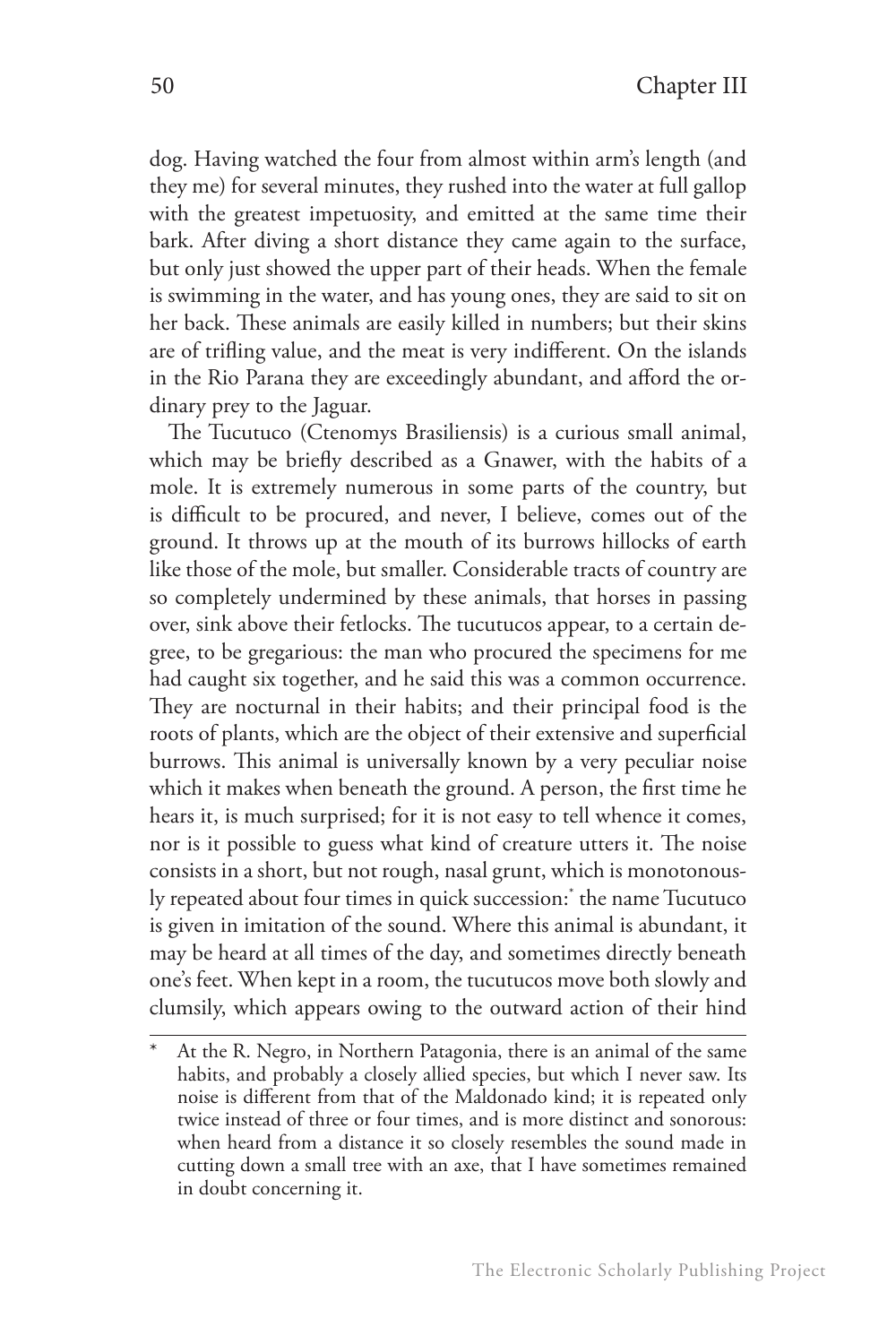legs; and they are quite incapable, from the socket of the thigh-bone not having a certain ligament, of jumping even the smallest vertical height. They are very stupid in making any attempt to escape; when angry or frightened they uttered the tucu-tuco. Of those I kept alive several, even the first day, became quite tame, not attempting to bite or to run away; others were a little wilder.

The man who caught them asserted that very many are invariably found blind. A specimen which I preserved in spirits was in this state; Mr. Reid considers it to be the effect of inflammation in the nictitating membrane. When the animal was alive I placed my finger within half an inch of its head, and not the slightest notice was taken: it made its way, however, about the room nearly as well as the others. Considering the strictly subterranean habits of the tucutuco, the blindness, though so common, cannot be a very serious evil; yet it appears strange that any animal should possess an organ frequently subject to be injured. Lamarck would have been delighted with this fact, had he known it, when speculating\* (probably with more truth than usual with him) on the gradually-acquired blindness of the Aspalax, a Gnawer living under ground, and of the Proteus, a reptile living in dark caverns filled with water; in both of which animals the eye is in an almost rudimentary state, and is covered by a tendinous membrane and skin. In the common mole the eye is extraordinarily small but perfect, though many anatomists doubt whether it is connected with the true optic nerve; its vision must certainly be imperfect, though probably useful to the animal when it leaves its burrow. In the tucutuco, which I believe never comes to the surface of the ground, the eye is rather larger, but often rendered blind and useless, though without apparently causing any inconvenience to the animal: no doubt Lamarck would have said that the tucutuco is now passing into the state of the Aspalax and Proteus.

Birds of many kinds are extremely abundant on the undulating grassy plains around Maldonado. There are several species of a family allied in structure and manners to our Starling: one of these (Molothrus niger) is remarkable from its habits. Several may often be seen standing together on the back of a cow or horse; and while perched on a hedge, pluming themselves in the sun, they sometimes attempt to sing, or rather to hiss; the noise being very peculiar, resembling

Philosoph. Zoolog., tom. i. p. 242.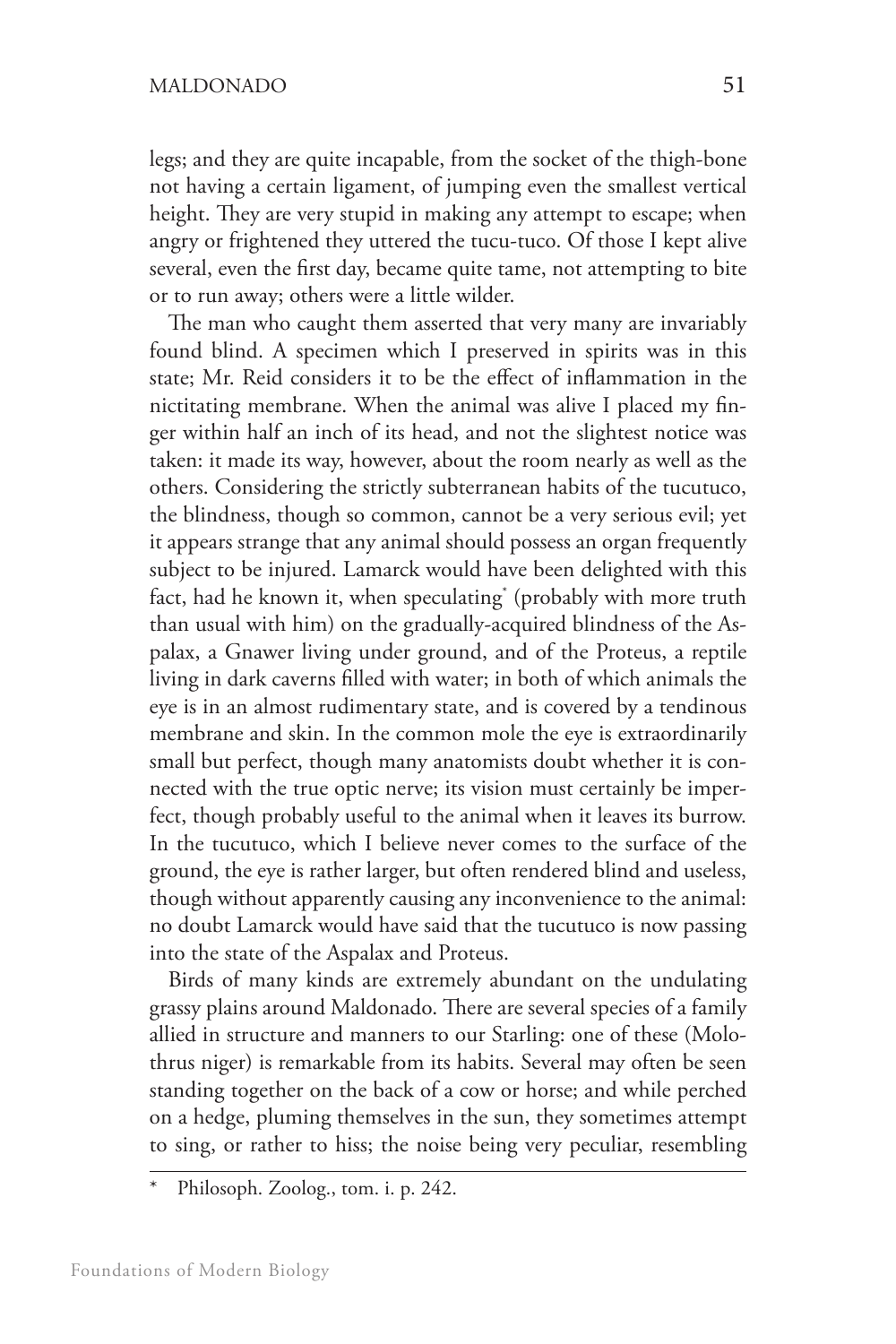that of bubbles of air passing rapidly from a small orifice under water, so as to produce an acute sound. According to Azara, this bird, like the cuckoo, deposits its eggs in other birds' nests. I was several times told by the country people, that there certainly is some bird having this habit; and my assistant in collecting, who is a very accurate person, found a nest of the sparrow of this country (Zonotrichia matutina), with one egg in it larger than the others, and of a different colour and shape. In North America there is another species of Molothrus (M. pecoris), which has a similar cuckoo-like habit, and which is most closely allied in every respect to the species from the Plata, even in such trifling peculiarities as standing on the backs of cattle; it differs only in being a little smaller, and in its plumage and eggs being of a slightly different shade of colour. This close agreement in structure and habits, in representative species coming from opposite quarters of a great continent, always strikes one as interesting, though of common occurrence.

Mr. Swainson has well remarked,\* that with the exception of the Molothrus pecoris, to which must be added the M. niger, the cuckoos are the only birds which can be called truly parasitical; namely, such as "fasten themselves, as it were, on another living animal, whose animal heat brings their young into life whose food they live upon, and whose death would cause theirs during the period of infancy." It is remarkable that some of the species, but not all, both of the Cuckoo and Molothrus, should agree in this one strange habit of their parasitical propagation, whilst opposed to each other in almost every other habit: the molothrus, like our starling, is eminently sociable, and lives on the open plains without art or disguise: the cuckoo, as every one knows, is a singularly shy bird; it frequents the most retired thickets, and feeds on fruit and caterpillars. In structure also these two genera are widely removed from each other. Many theories, even phrenological theories, have been advanced to explain the origin of the cuckoo laying its eggs in other birds' nests. M. Prévost alone, I think, has thrown light by his observations† on this puzzle: he finds that the female cuckoo, which, according to most observers, lays at least from four to six eggs, must pair with the male each time after laying only one or two egg. Now, if the cuckoo was obliged to

Magazine of Zoology and Botany, vol. i. p. 217.

<sup>†</sup> Read before the Academy of Sciences in Paris. L'Institut, 1834, p. 418.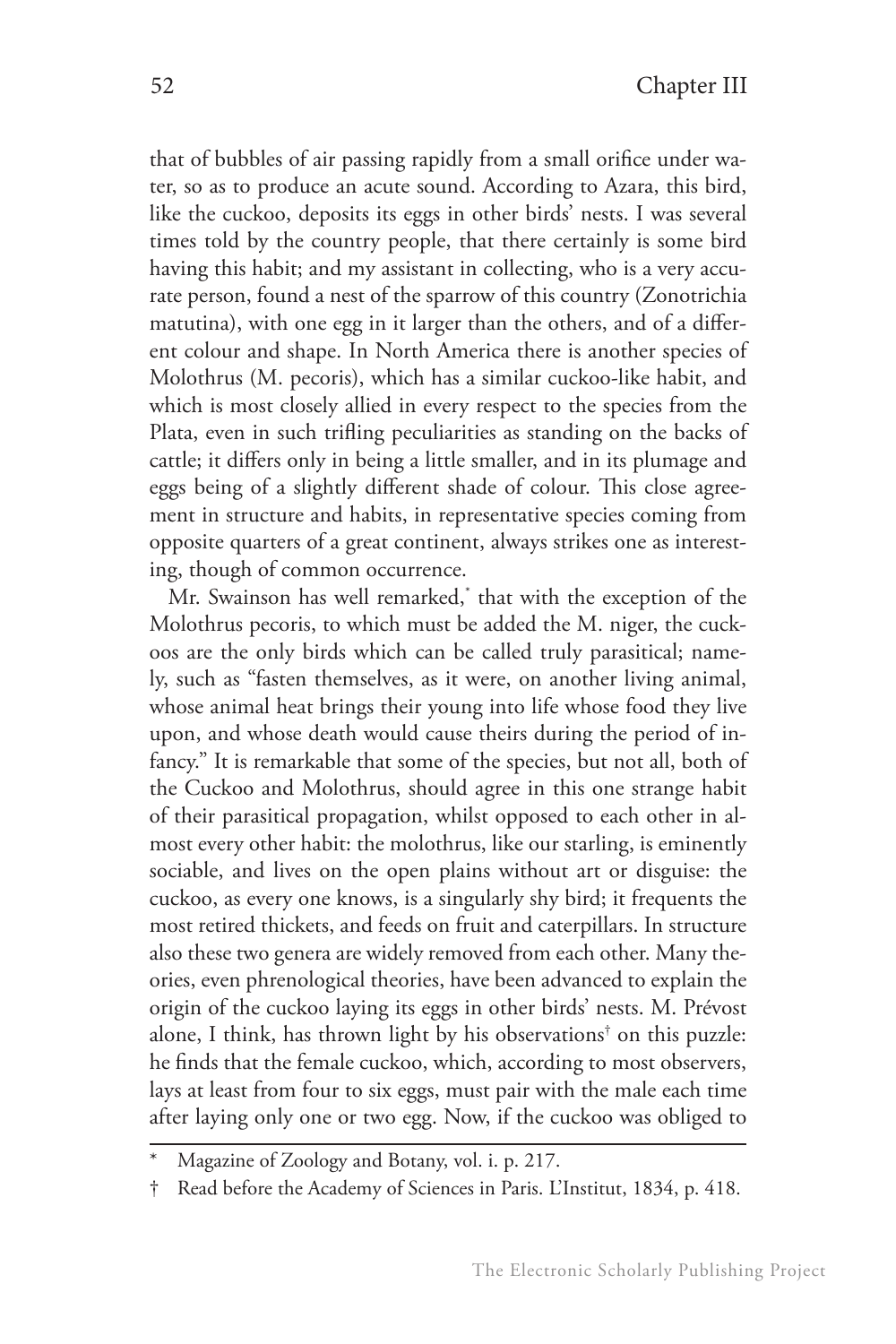sit on her own eggs, she would either have to sit on all together, and therefore leave those first laid so long, that they probably would become addled; or she would have to hatch separately each egg or two eggs, as soon as laid: but as the cuckoo stays a shorter time in this country than any other migratory bird, she certainly would not have time enough for the successive hatchings. Hence we can perceive in the fact of the cuckoo pairing several times, and laying her eggs at intervals, the cause of her depositing her eggs in other birds' nests, and leaving them to the care of foster-parents. I am strongly inclined to believe that this view is correct, from having been independently led (as we shall hereafter see) to an analogous conclusion with regard to the South American ostrich, the females of which are parasitical, if I may so express it, on each other; each female laying several eggs in the nests of several other females, and the male ostrich undertaking all the cares of incubation, like the strange foster-parents with the cuckoo.

I will mention only two other birds, which are very common, and render themselves prominent from their habits. The Saurophagus sulphuratus is typical of the great American tribe of tyrant-flycatchers. In its structure it closely approaches the true shrikes, but in its habits may be compared to many birds. I have frequently observed it, hunting a field, hovering over one spot like a hawk, and then proceeding on to another. When seen thus suspended in the air, it might very readily at a short distance be mistaken for one of the Rapacious order; its stoop, however, is very inferior in force and rapidity to that of a hawk. At other times the Saurophagus haunts the neighbourhood of water, and there, like a kingfisher, remaining stationary, it catches any small fish which may come near the margin. These birds are not unfrequently kept either in cages or in courtyards, with their wings cut. They soon become tame, and are very amusing from their cunning odd manners, which were described to me as being similar to those of the common magpie. Their flight is undulatory, for the weight of the head and bill appear too great for the body. In the evening the Saurophagus takes its stand on a bush, often by the road-side, and continually repeats without change a shrill and rather agreeable cry, which somewhat resembles articulate words: the Spaniards say it is like the words "Bien te veo" (I see you well), and accordingly have given it this name.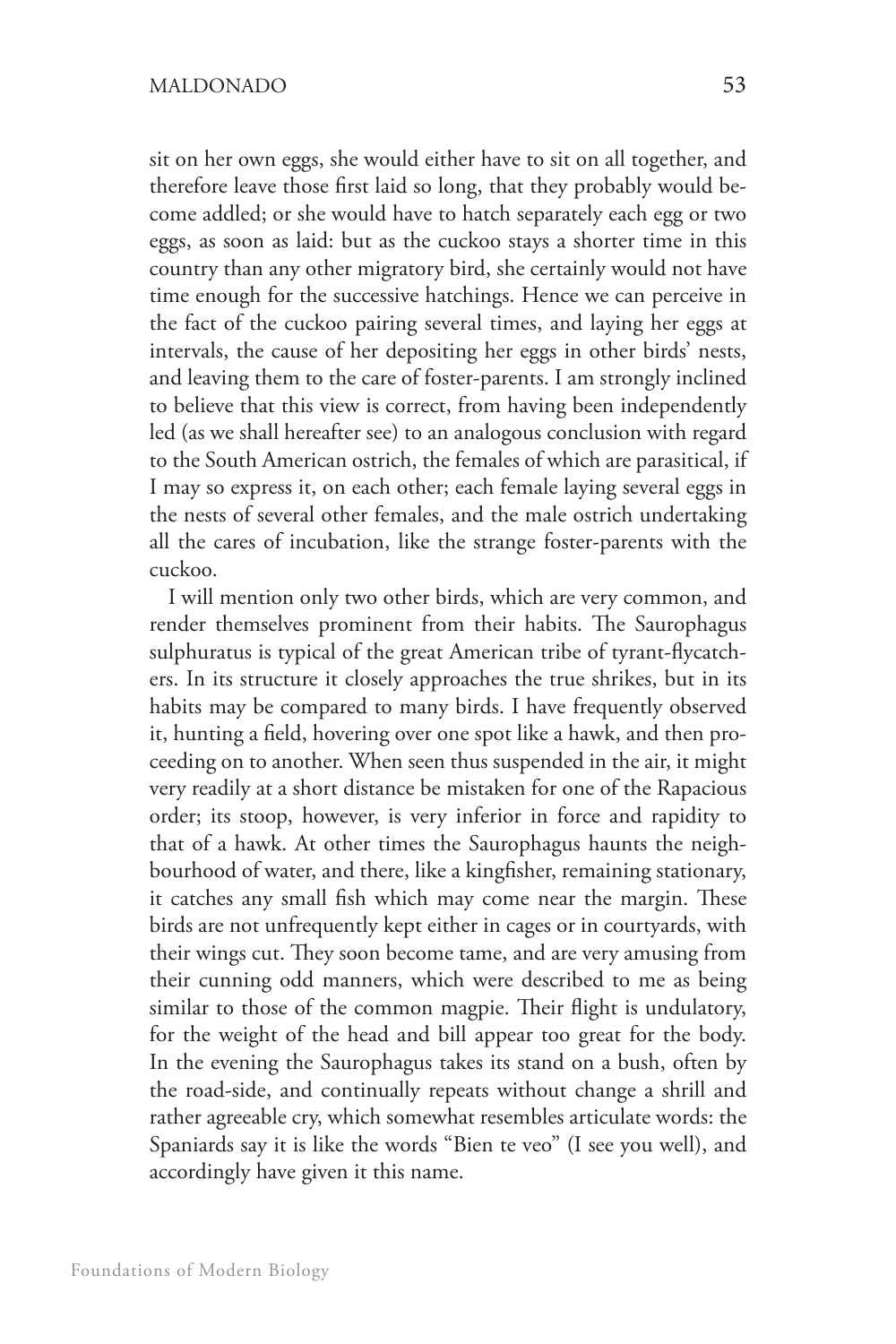A mocking-bird (Mimus orpheus), called by the inhabitants Calandria, is remarkable, from possessing a song far superior to that of any other bird in the country: indeed, it is nearly the only bird in South America which I have observed to take its stand for the purpose of singing. The song may be compared to that of the Sedge warbler, but is more powerful; some harsh notes and some very high ones, being mingled with a pleasant warbling. It is heard only during the spring. At other times its cry is harsh and far from harmonious. Near Maldonado these birds were tame and bold; they constantly attended the country houses in numbers, to pick the meat which was hung up on the posts or walls: if any other small bird joined the feast, the Calandria soon chased it away. On the wide uninhabited plains of Patagonia another closely allied species, O. Patagonica of d'Orbigny, which frequents the valleys clothed with spiny bushes, is a wilder bird, and has a slightly different tone of voice. It appears to me a curious circumstance, as showing the fine shades of difference in habits, that judging from this latter respect alone, when I first saw this second species, I thought it was different from the Maldonado kind. Having afterwards procured a specimen, and comparing the two without particular care, they appeared so very similar, that I changed my opinion; but now Mr. Gould says that they are certainly distinct; a conclusion in conformity with the trifling difference of habit, of which, however, he was not aware.

The number, tameness, and disgusting habits of the carrion-feeding hawks of South America make them pre-eminently striking to any one accustomed only to the birds of Northern Europe. In this list may be included four species of the Caracara or Polyborus, the Turkey buzzard, the Gallinazo, and the Condor. The Caracaras are, from their structure, placed among the eagles: we shall soon see how ill they become so high a rank. In their habits they well supply the place of our carrion-crows, magpies, and ravens; a tribe of birds widely distributed over the rest of the world, but entirely absent in South America. To begin with the Polyborus Brasiliensis: this is a common bird, and has a wide geographical range; it is most numerous on the grassy savannahs of La Plata (where it goes by the name of Carrancha), and is far from unfrequent throughout the sterile plains of Patagonia. In the desert between the rivers Negro and Colorado, numbers constantly attend the line of road to devour the carcasses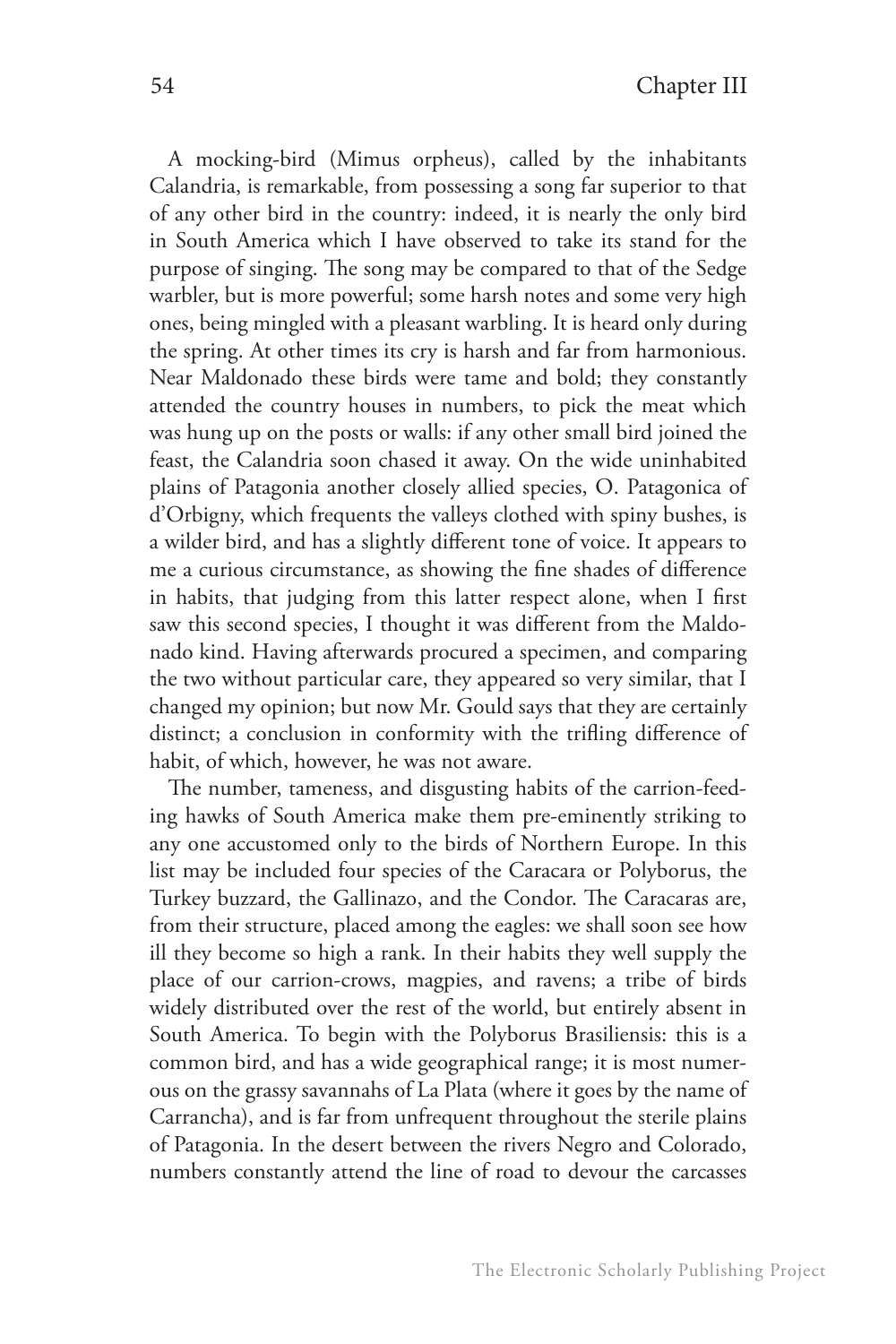of the exhausted animals which chance to perish from fatigue and thirst. Although thus common in these dry and open countries, and likewise on the arid shores of the Pacific, it is nevertheless found inhabiting the damp impervious forests of West Patagonia and Tierra del Fuego. The Carranchas, together with the Chimango, constantly attend in numbers the estancias and slaughtering-houses. If an animal dies on the plain the Gallinazo commences the feast, and then the two species of Polyborus pick the bones clean. These birds, although thus commonly feeding together, are far from being friends. When the Carrancha is quietly seated on the branch of a tree or on the ground, the Chimango often continues for a long time flying backwards and forwards, up and down, in a semicircle, trying each time at the bottom of the curve to strike its larger relative. The Carrancha takes little notice, except by bobbing its head. Although the Carranchas frequently assemble in numbers, they are not gregarious; for in desert places they may be seen solitary, or more commonly by pairs.

The Carranchas are said to be very crafty, and to steal great numbers of eggs. They attempt, also, together with the Chimango, to pick off the scabs from the sore backs of horses and mules. The poor animal, on the one hand, with its ears down and its back arched; and, on the other, the hovering bird, eyeing at the distance of a yard, the disgusting morsel, form a picture, which has been described by Captain Head with his own peculiar spirit and accuracy. These false eagles most rarely kill any living bird or animal; and their vulture-like, necrophagous habits are very evident to any one, who has fallen asleep on the desolate plains of Patagonia, for when he wakes, he will see, on each surrounding hillock, one of these birds patiently watching him with an evil eye: it is a feature in the landscape of these countries, which will be recognised by every one who has wandered over them. If a party of men go out hunting with dogs and horses, they will be accompanied, during the day, by several of these attendants. After feeding, the uncovered craw protrudes; at such times, and indeed generally, the Carrancha is an inactive, tame, and cowardly bird. Its flight is heavy and slow, like that of an English rook. It seldom soars; but I have twice seen one at a great height gliding through the air with much ease. It runs (in contradistinction to hopping), but not quite so quickly as some of its congeners. At times the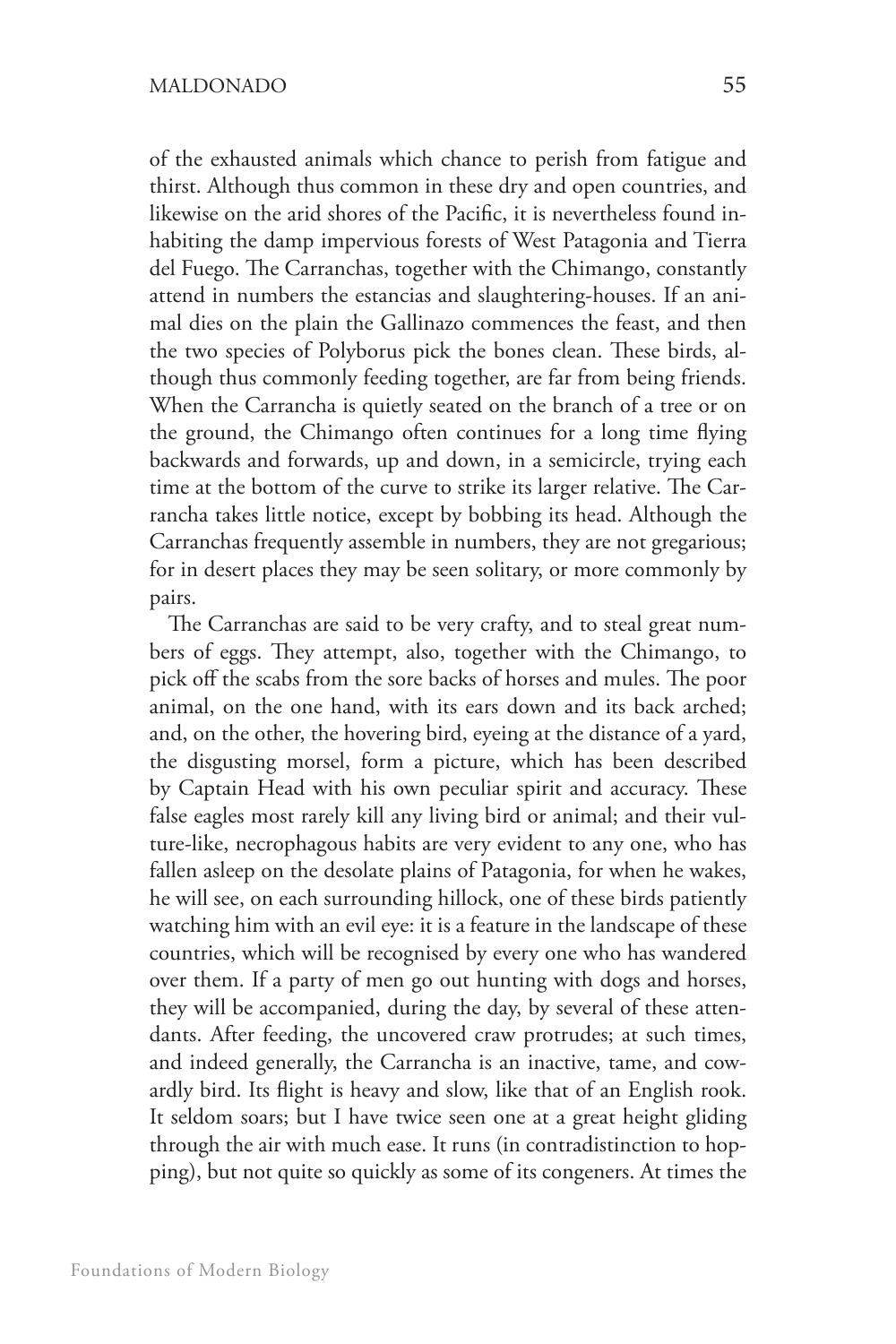Carrancha is noisy, but is not generally so: its cry is loud, very harsh and peculiar, and may be likened to the sound of the Spanish guttural g, followed by a rough double r r; when uttering this cry it elevates its head higher and higher, till at last, with its beak wide open, the crown almost touches the lower part of the back. This fact, which has been doubted, is quite true; I have seen them several times with their heads backwards in a completely inverted position. To these observations I may add, on the high authority of Azara, that the Carrancha feeds on worms, shells, slugs, grasshoppers, and frogs; that it destroys young lambs by tearing the umbilical cord; and that it pursues the Gallinazo, till that bird is compelled to vomit up the carrion it may have recently gorged. Lastly, Azara states that several Carranchas, five or six together, will unite in chace of large birds, even such as herons. All these facts show that it is a bird of very versatile habits and considerable ingenuity.

The Polyborus Chimango is considerably smaller than the last species. It is truly omnivorous, and will eat even bread; and I was assured that it materially injures the potato-crops in Chiloe, by stocking up the roots when first planted. Of all the carrion-feeders it is generally the last which leaves the skeleton of a dead animal; and may often be seen within the ribs of a cow or horse, like a bird in a cage. Another species is the Polyborus Novæ Zelandiæ, which is exceedingly common in the Falkland Islands. These birds in many respects resemble in their habits the Carranchas. They live on the flesh of dead animals and on marine productions; and on the Ramirez rocks their whole sustenance must depend on the sea. They are extraordinarily tame and fearless, and haunt the neighbourhood of houses for offal. If a hunting party kills an animal, a number soon collect and patiently await, standing on the ground on all sides. After eating, their uncovered craws are largely protruded, giving them a disgusting appearance. They readily attack wounded birds: a cormorant in this state having taken to the shore, was immediately seized on by several, and its death hastened by their blows. The Beagle was at the Falklands only during the summer, but the officers of the Adventure, who were there in the winter, mention many extraordinary instances of the boldness and rapacity of these birds. They actually pounced on a dog that was lying fast asleep close by one of the party; and the sportsmen had difficulty in preventing the wounded geese from being seized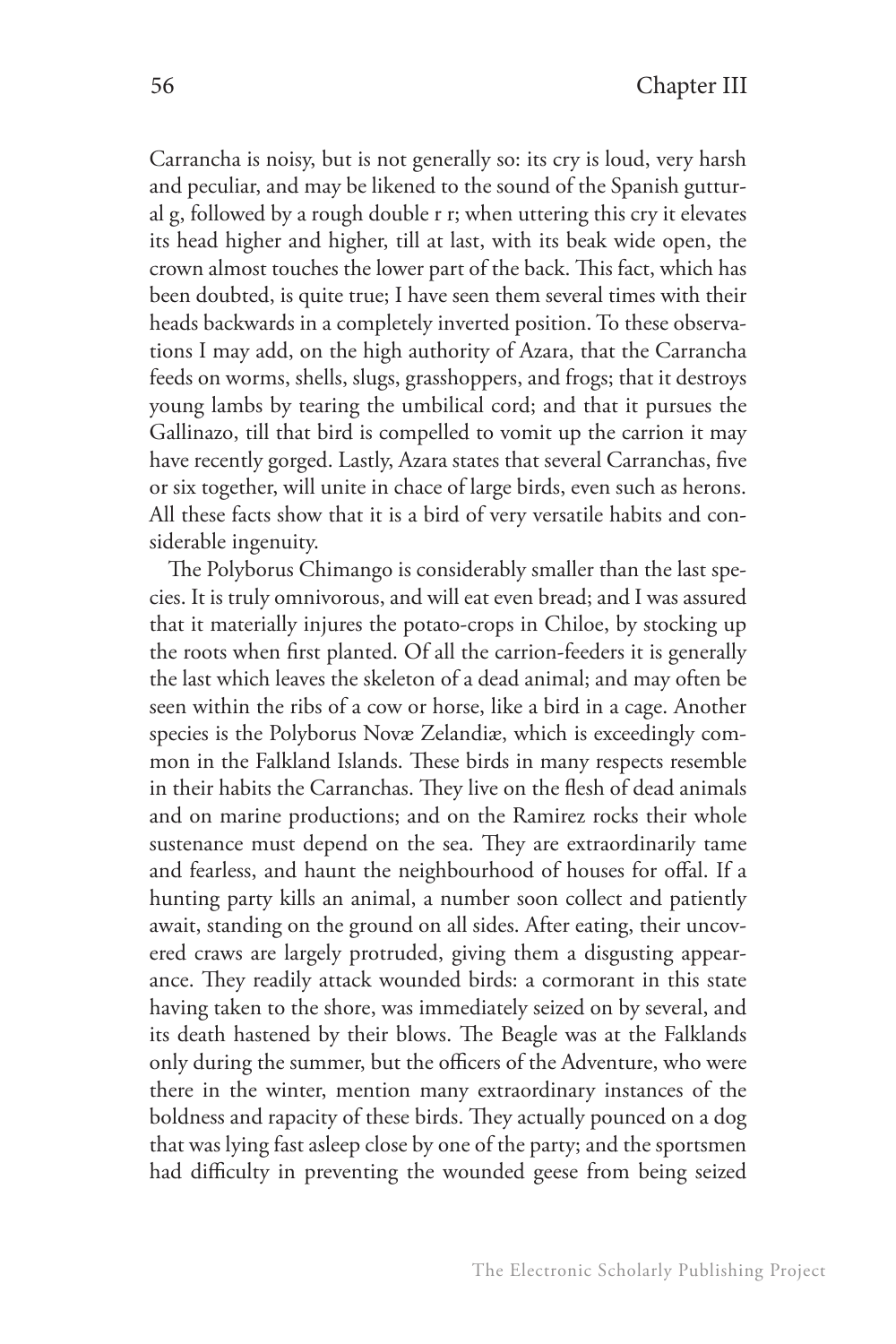before their eyes. It is said that several together (in this respect resembling the Carranchas) wait at the mouth of a rabbit-hole, and together seize on the animal when it comes out. They were constantly flying on board the vessel when in the harbour; and it was necessary to keep a good look out to prevent the leather being torn from the rigging, and the meat or game from the stern. These birds are very mischievous and inquisitive; they will pick up almost any thing from the ground; a large black glazed hat was carried nearly a mile, as was a pair of the heavy balls used in catching cattle. Mr. Usborne experienced during the survey a more severe loss, in their stealing a small Kater's compass in a red morocco leather case, which was never recovered. These birds are, moreover, quarrelsome and very passionate; tearing up the grass with their bills from rage. They are not truly gregarious; they do not soar, and their flight is heavy and clumsy; on the ground they run extremely fast, very much like pheasants. They are noisy, uttering several harsh cries; one of which is like that of the English rook; hence the sealers always call them rooks. It is a curious circumstance that, when crying out, they throw their heads upwards and backwards, after the same manner as the Carrancha. They build in the rocky cliffs of the sea-coast, but only on the small adjoining islets, and not on the two main islands: this is a singular precaution in so tame and fearless a bird. The sealers say that the flesh of these birds, when cooked, is quite white, and very good eating; but bold must the man be who attempts such a meal.

We have now only to mention the turkey-buzzard (Vultur aura), and the Gallinazo. The former is found wherever the country is moderately damp, from Cape Horn to North America. Differently from the Polyborus Brasiliensis and Chimango, it has found its way to the Falkland Islands. The turkey-buzzard is a solitary bird, or at most goes in pairs. It may at once be recognised from a long distance, by its lofty, soaring, and most elegant flight. It is well known to be a true carrion-feeder. On the west coast of Patagonia, among the thickly-wooded islets and broken land, it lives exclusively on what the sea throws up, and on the carcasses of dead seals. Wherever these animals are congregated on the rocks, there the vultures may be seen. The Gallinazo (Cathartes atratus) has a different range from the last species, as it never occurs southward of lat. 41°. Azara states that there exists a tradition that these birds, at the time of the conquest,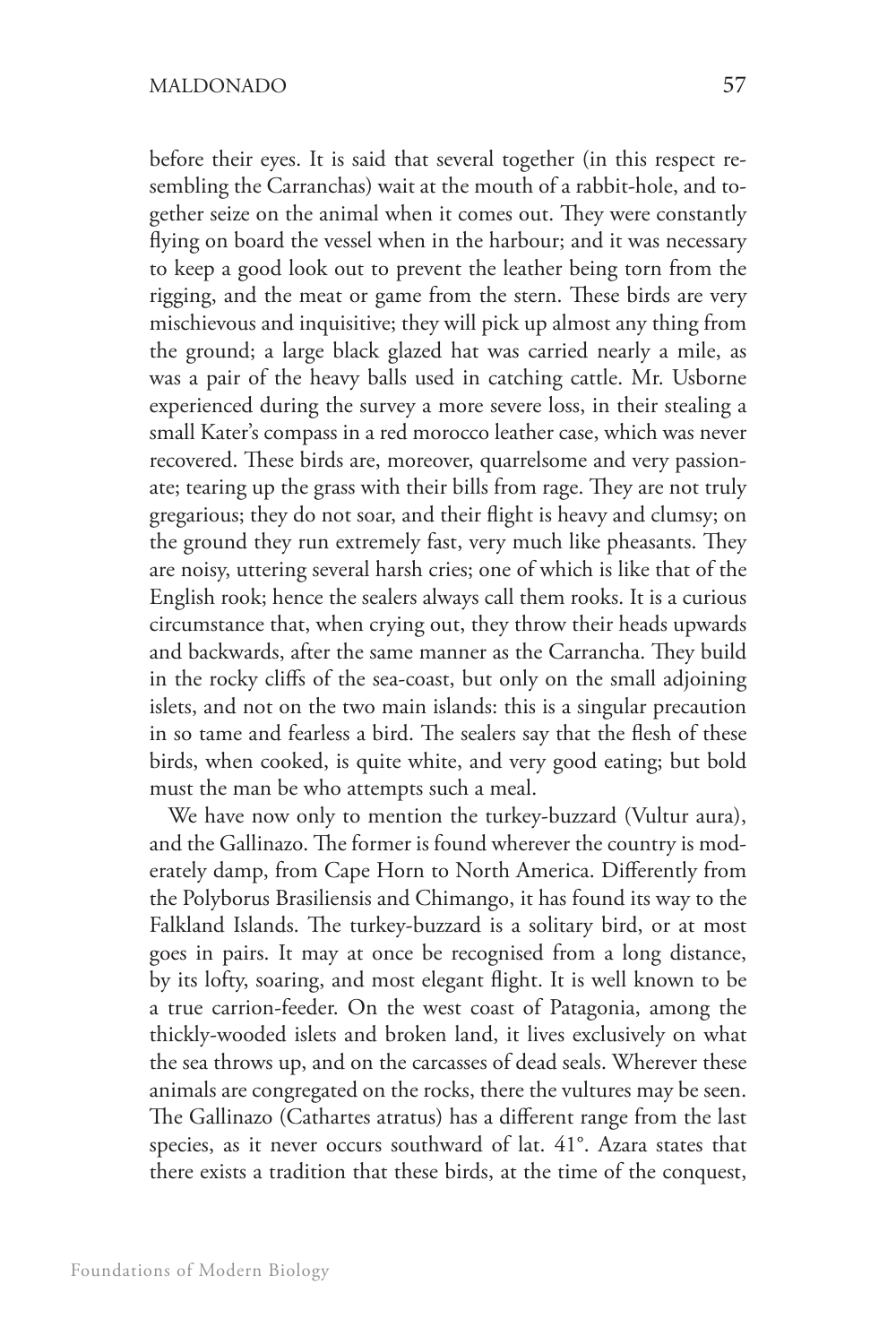were not found near Monte Video, but that they subsequently followed the inhabitants from more northern districts. At the present day they are numerous in the valley of the Colorado, which is three hundred miles due south of Monte Video. It seems probable that this additional migration has happened since the time of Azara. The Gallinazo generally prefers a humid climate, or rather the neighbourhood of fresh water; hence it is extremely abundant in Brazil and La Plata, while it is never found on the desert and arid plains of Northern Patagonia, excepting near some stream. These birds frequent the whole Pampas to the foot of the Cordillera, but I never saw or heard of one in Chile: in Peru they are preserved as scavengers. These vultures certainly may be called gregarious, for they seem to have pleasure in society, and are not solely brought together by the attraction of a common prey. On a fine day a flock may often be observed at a great height, each bird wheeling round and round without closing its wings, in the most graceful evolutions. This is clearly performed for the mere pleasure of the exercise, or perhaps is connected with their matrimonial alliances.

I have now mentioned all the carrion-feeders, excepting the condor, an account of which will be more appropriately introduced when we visit a country more congenial to its habits than the plains of La Plata.

In a broad band of sand-hillocks which separate the Laguna del Potrero from the shores of the Plata, at the distance of a few miles from Maldonado, I found a group of those vitrified, siliceous tubes, which are formed by lightning entering loose sand. These tubes resemble in every particular those from Drigg in Cumberland, described in the Geological Transactions.<sup>\*</sup>

The sand-hillocks of Maldonado, not being protected by vegetation, are constantly changing their position. From this cause the tubes projected above the surface; and numerous fragments lying near, showed that they had formerly been buried to a greater depth. Four sets entered the sand perpendicularly: by working with my

Geolog. Transact., vol. ii. p. 528. In the Philosoph. Transact. (1790, p. 294) Dr. Priestley has described some imperfect siliceous tubes and a melted pebble of quartz, found in digging into the ground, under a tree, where a man had been killed by lightning.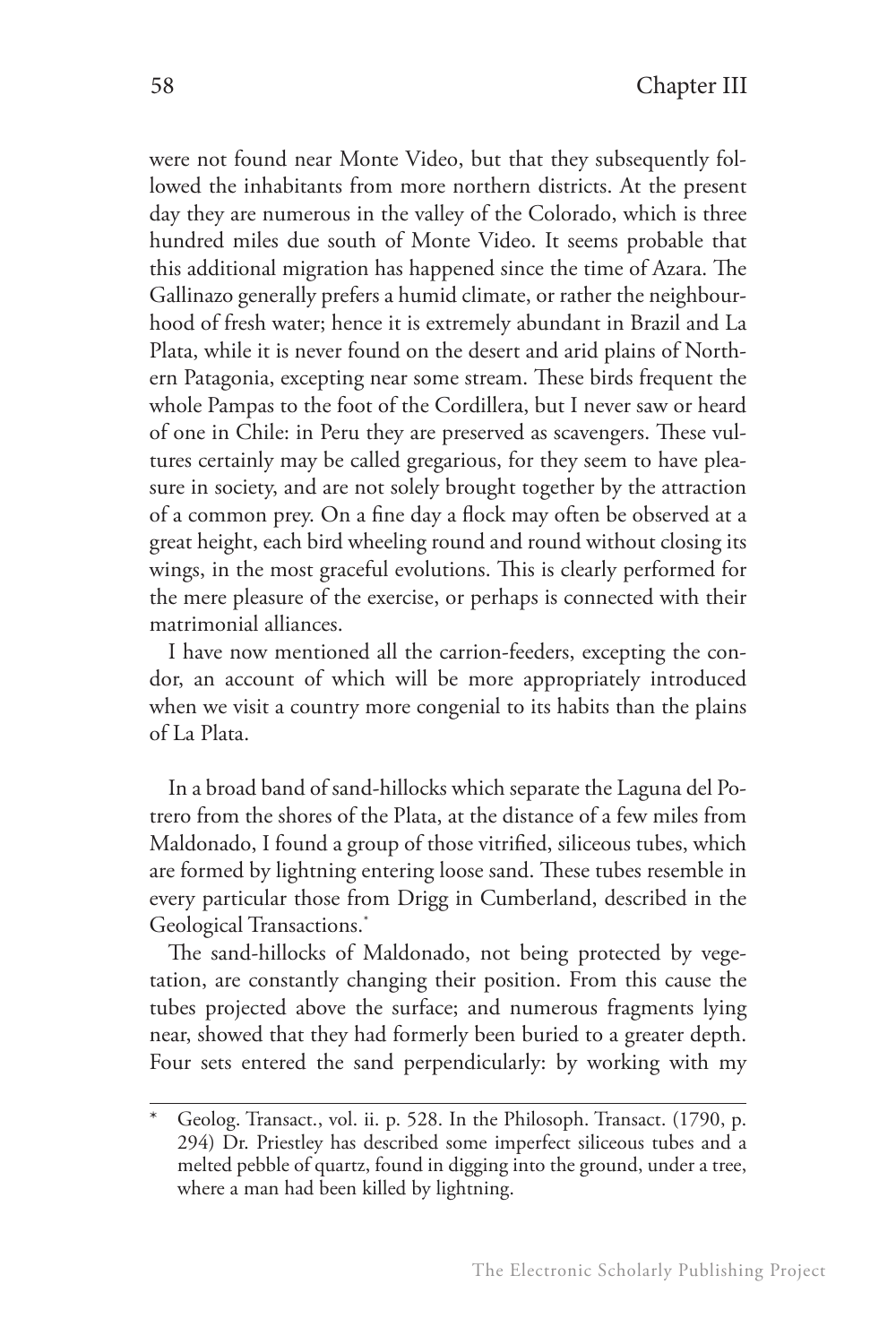hands I traced one of them two feet deep; and some fragments which evidently had belonged to the same tube, when added to the other part, measured five feet three inches. The diameter of the whole tube was nearly equal, and therefore we must suppose that originally it extended to a much greater depth. These dimensions are however small, compared to those of the tubes from Drigg, one of which was traced to a depth of not less than thirty feet.

The internal surface is completely vitrified, glossy, and smooth. A small fragment examined under the microscope appeared, from the number of minute entangled air or perhaps steam bubbles, like an assay fused before the blowpipe. The sand is entirely, or in greater part, siliceous; but some points are of a black colour, and from their glossy surface possess a metallic lustre. The thickness of the wall of the tube varies from a thirtieth to a twentieth of an inch, and occasionally even equals a tenth. On the outside the grains of sand are rounded, and have a slightly glazed appearance: I could not distinguish any signs of crystallization. In a similar manner to that described in the Geological Transactions, the tubes are generally compressed, and have deep longitudinal furrows, so as closely to resemble a shrivelled vegetable stalk, or the bark of the elm or cork tree. Their circumference is about two inches, but in some fragments, which are cylindrical and without any furrows, it is as much as four inches. The compression from the surrounding loose sand, acting while the tube was still softened from the effects of the intense heat, has evidently caused the creases or furrows. Judging from the uncompressed fragments, the measure or bore of the lightning (if such a term may be used), must have been about one inch and a quarter. At Paris, M. Hachette and M. Beudant\* succeeded in making tubes, in most respects similar to these fulgurites, by passing very strong shocks of galvanism through finely-powdered glass: when salt was added, so as to increase its fusibility, the tubes were larger in every dimension. They failed both with powdered felspar and quartz. One tube, formed with pounded glass, was very nearly an inch long, namely,  $\hat{A}$ -982, and had an internal diameter of  $\hat{A}$ -019 of an inch. When we hear that the strongest battery in Paris was used, and that its power on a substance of such easy fusibility as glass was to form tubes so diminutive, we must feel greatly astonished at the force of a shock of lightning, which, strik-

Annales de Chimie et de Physique, tom. xxxvii., p. 319.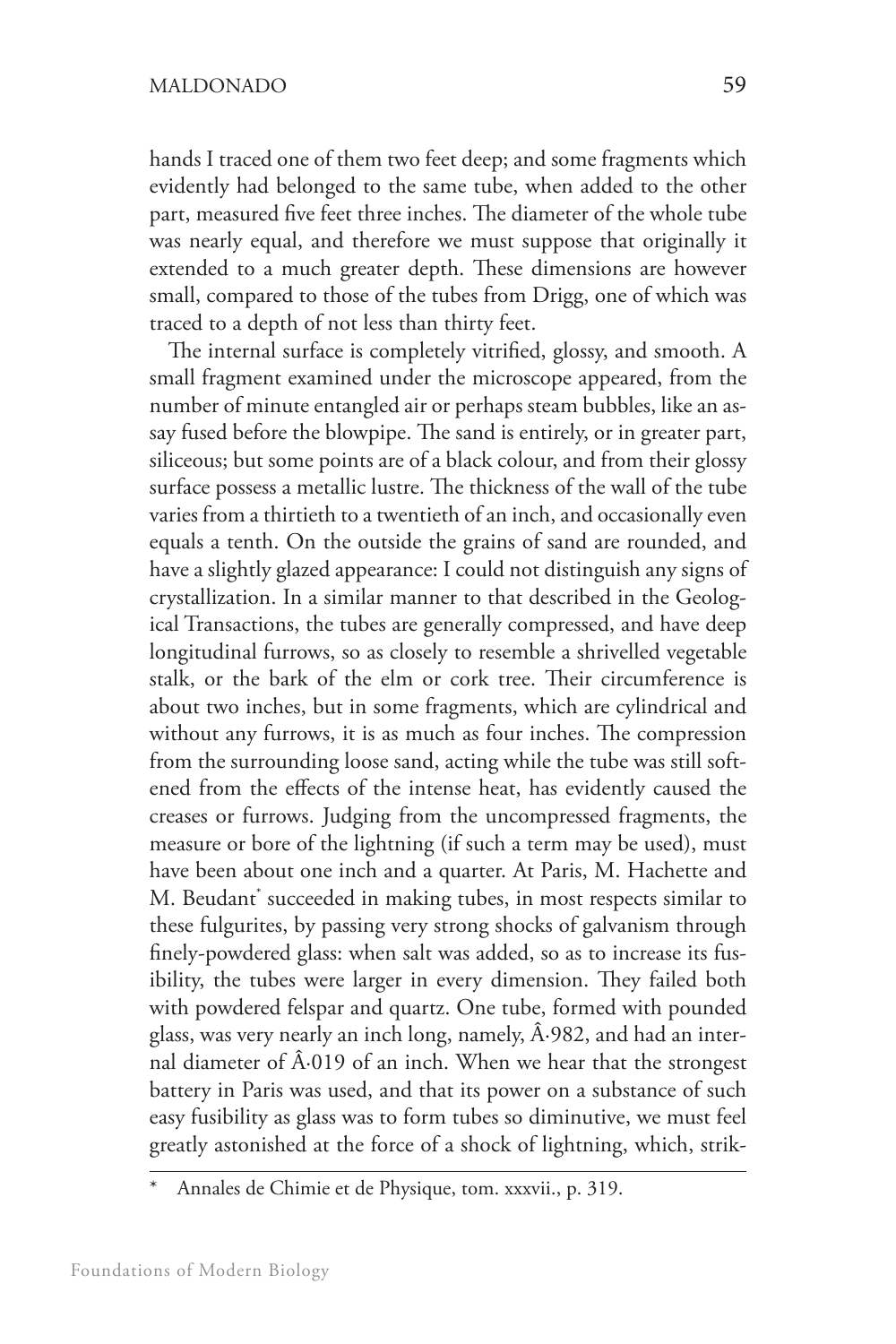ing the sand in several places, has formed cylinders, in one instance of at least thirty feet long, and having an internal bore, where not compressed, of full an inch and a half; and this in a material so extraordinarily refractory as quartz!

The tubes, as I have already remarked, enter the sand nearly in a vertical direction. One, however, which was less regular than the others, deviated from a right line, at the most considerable bend, to the amount of thirty-three degrees. From this same tube, two small branches, about a foot apart, were sent off; one pointed downwards, and the other upwards. This latter case is remarkable, as the electric fluid must have turned back at the acute angle of 26°, to the line of its main course. Besides the four tubes which I found vertical, and traced beneath the surface, there were several other groups of fragments, the original sites of which without doubt were near. All occurred in a level area of shifting sand, sixty yards by twenty, situated among some high sand-hillocks, and at the distance of about half a mile from a chain of hills four or five hundred feet in height. The most remarkable circumstance, as it appears to me, in this case as well as in that of Drigg, and in one described by M. Ribbentrop in Germany, is the number of tubes found within such limited spaces. At Drigg, within an area of fifteen yards, three were observed, and the same number occurred in Germany. In the case which I have described, certainly more than four existed within the space of the sixty by twenty yards. As it does not appear probable that the tubes are produced by successive distinct shocks, we must believe that the lightning, shortly before entering the ground, divides itself into separate branches.

The neighbourhood of the Rio Plata seems peculiarly subject to electric phenomena. In the year 1793,\* one of the most destructive thunderstorms perhaps on record happened at Buenos Ayres: thirty-seven places within the city were struck by lightning, and nineteen people killed. From facts stated in several books of travels, I am inclined to suspect that thunderstorms are very common near the mouths of great rivers. Is it not possible that the mixture of large bodies of fresh and salt water may disturb the electrical equilibrium? Even during our occasional visits to this part of South America, we heard of a ship, two churches, and a house, having been struck.

Azara's Voyage, vol. i. p. 36.